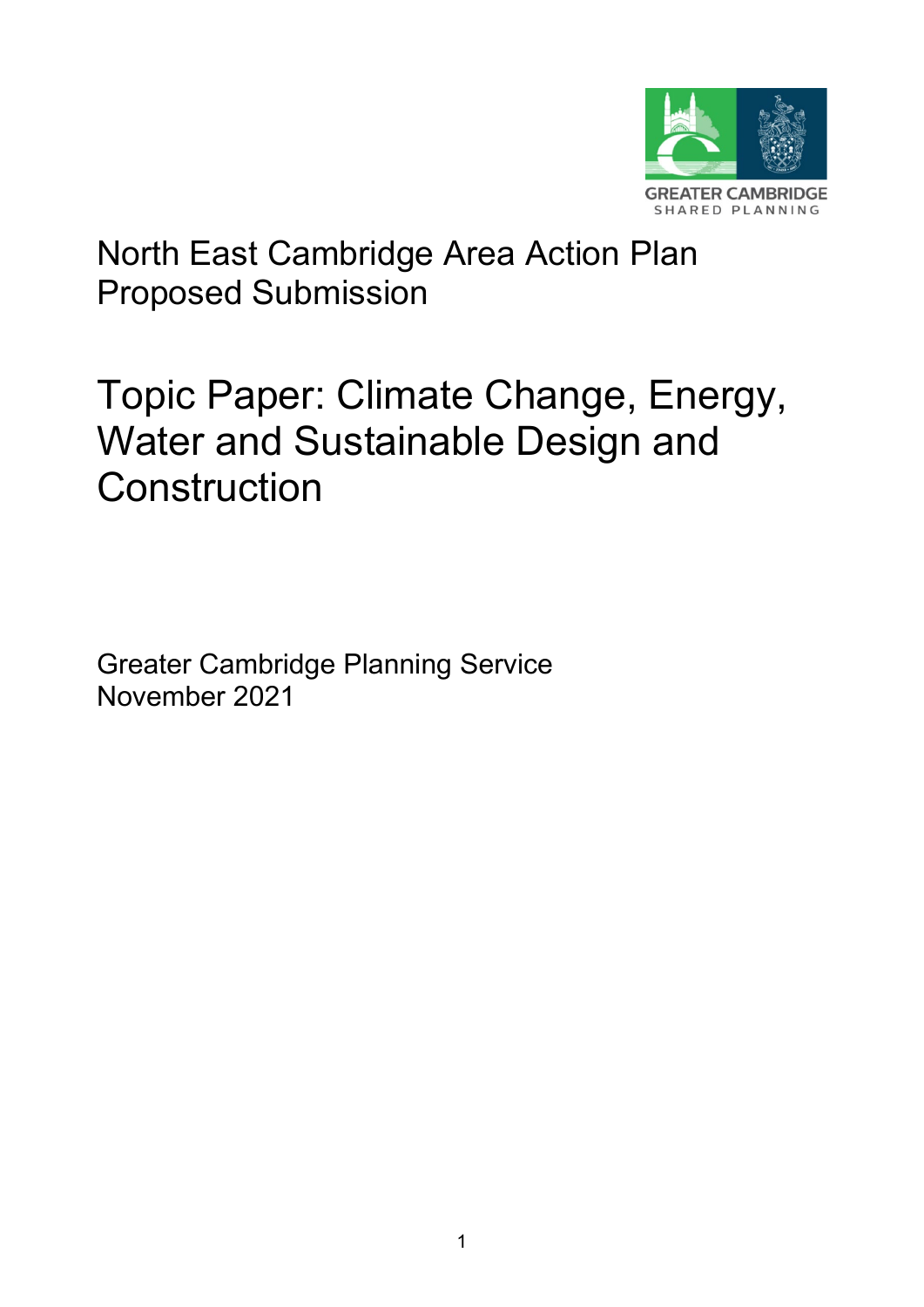# **Contents**

| Topic Paper: Climate Change, Energy, Water and Sustainable Design and Construction  1      |  |
|--------------------------------------------------------------------------------------------|--|
|                                                                                            |  |
|                                                                                            |  |
| National Planning Policy Framework (NPPF) 2021 and other relevant national legislation and |  |
| Background/Context/Relevant Data/Corporate Council Objectives and Strategies 9             |  |
| Cambridge and South Cambridgeshire Local Plans and other related planning documents  9     |  |
|                                                                                            |  |
|                                                                                            |  |
| NEC AAP Issues and Options Report 2019 Questions and representations received 10           |  |
|                                                                                            |  |
|                                                                                            |  |
|                                                                                            |  |
|                                                                                            |  |
|                                                                                            |  |
|                                                                                            |  |
|                                                                                            |  |
|                                                                                            |  |
|                                                                                            |  |
|                                                                                            |  |
|                                                                                            |  |
|                                                                                            |  |
|                                                                                            |  |
|                                                                                            |  |
|                                                                                            |  |
|                                                                                            |  |
|                                                                                            |  |
| Responding to the climate emergency/sustainable design and construction  21                |  |
|                                                                                            |  |
|                                                                                            |  |
|                                                                                            |  |
|                                                                                            |  |
|                                                                                            |  |
| Changes following Draft Plan Consultation for the Proposed Submission Plan 2021 26         |  |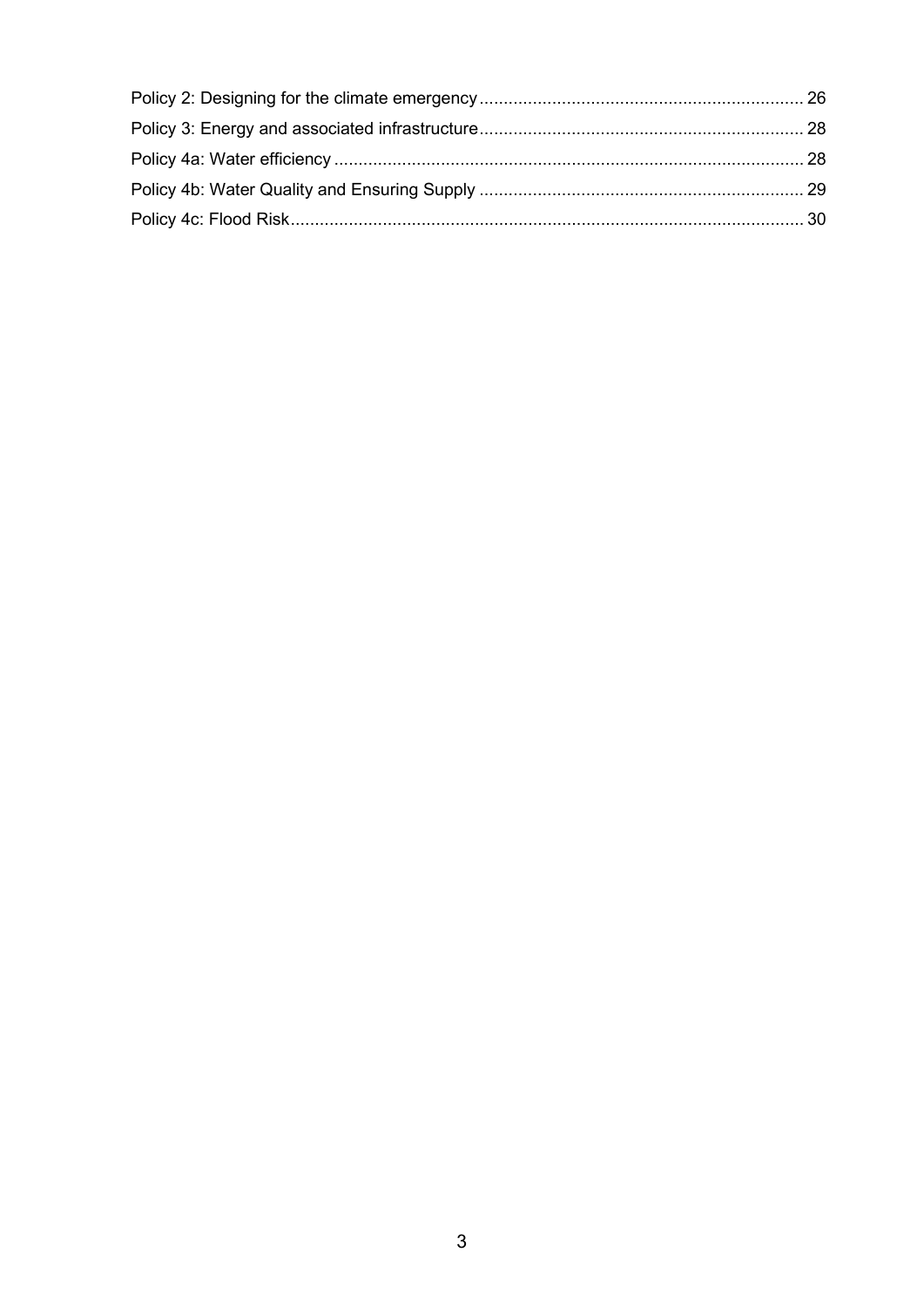# <span id="page-3-0"></span>**Introduction**

Development at North East Cambridge (NEC) provides an opportunity to design for a new community that has responding to the climate emergency at its heart. NEC will deliver a low environmental impact urban district where:

- Development forms will support the transition to net zero carbon and embed the challenge of climate change resilience
- It will be a new model for low car dependency by maximising the use of and integration with walking, cycling and public transport infrastructure
- It will be inherently 'walkable' and allow easy transitions between sustainable transport modes (walking, cycling & public transport) with density linked to accessibility
- Green infrastructure will enable everyone to lead healthy lifestyles and will protect and enhance biodiversity.
- Low-tech green solutions will couple with high tech smart city technology in achieving future-proofed and climate adaptable buildings and spaces.

In October 2018, the Intergovernmental Panel on Climate Change (IPCC) released a report highlighting the significance of limiting global warming to just 1.5°C in line with the Paris Agreement<sup>[1](#page-3-1)</sup> and the potential climatic implications of exceeding this. In order to prevent further global warming beyond this level, the IPCC concluded that global net human-caused emissions of carbon dioxide  $(CO<sub>2</sub>)$  need to fall by about 45% from 2010 levels by 2030, reaching 'net zero' around 2050. Even by limiting emissions, we will still see some global warming, with the UK Climate Projections 2018 study noting that even under a lower emissions scenario, the UK will still see higher average yearly temperatures and an increase in extreme weather events. However, under a scenario with the highest emissions, summer temperatures could be up to around 5°C hotter by 2070 with an increase in the frequency and magnitude of extreme weather events.

The IPCC's report has led to local governments across 16 countries declaring climate emergencies, and in May 2019, the UK Government declared a climate emergency, amending the 2008 Climate Change Act to set a target for emissions in the UK to become net zero by 2050. The recently adopted sixth carbon budget, which was translated into law in June 2021, requires 63% reduction in emissions from 2019 to 2035 (78% relative to 1990). Both Cambridge City Council and South Cambridgeshire District Council have pledged to support net zero through the development of planning policy, as well as other areas over which the Councils have influence.

Net zero means the complete decarbonisation of the economy: emissions cannot exceed zero. The work of the IPCC and other organisations such as the Committee on Climate Change, recognises that it won't be possible to phase out all carbon emitting activities, for example in agriculture. Instead, net zero proposes that in addition to phasing out fossil fuels and the role of renewable energy and energy reduction measures, there is also a role for balancing a certain measured amount of carbon released with negative emission carbon offsets, for example, tree planting or carbon capture and storage.

Planning is not just concerned with buildings themselves but place making and as such has the potential to be a powerful tool in the response to the climate emergency.

<span id="page-3-1"></span><sup>1</sup> [Intergovernmental Panel on Climate Change: Global Warming Report](https://www.ipcc.ch/sr15/)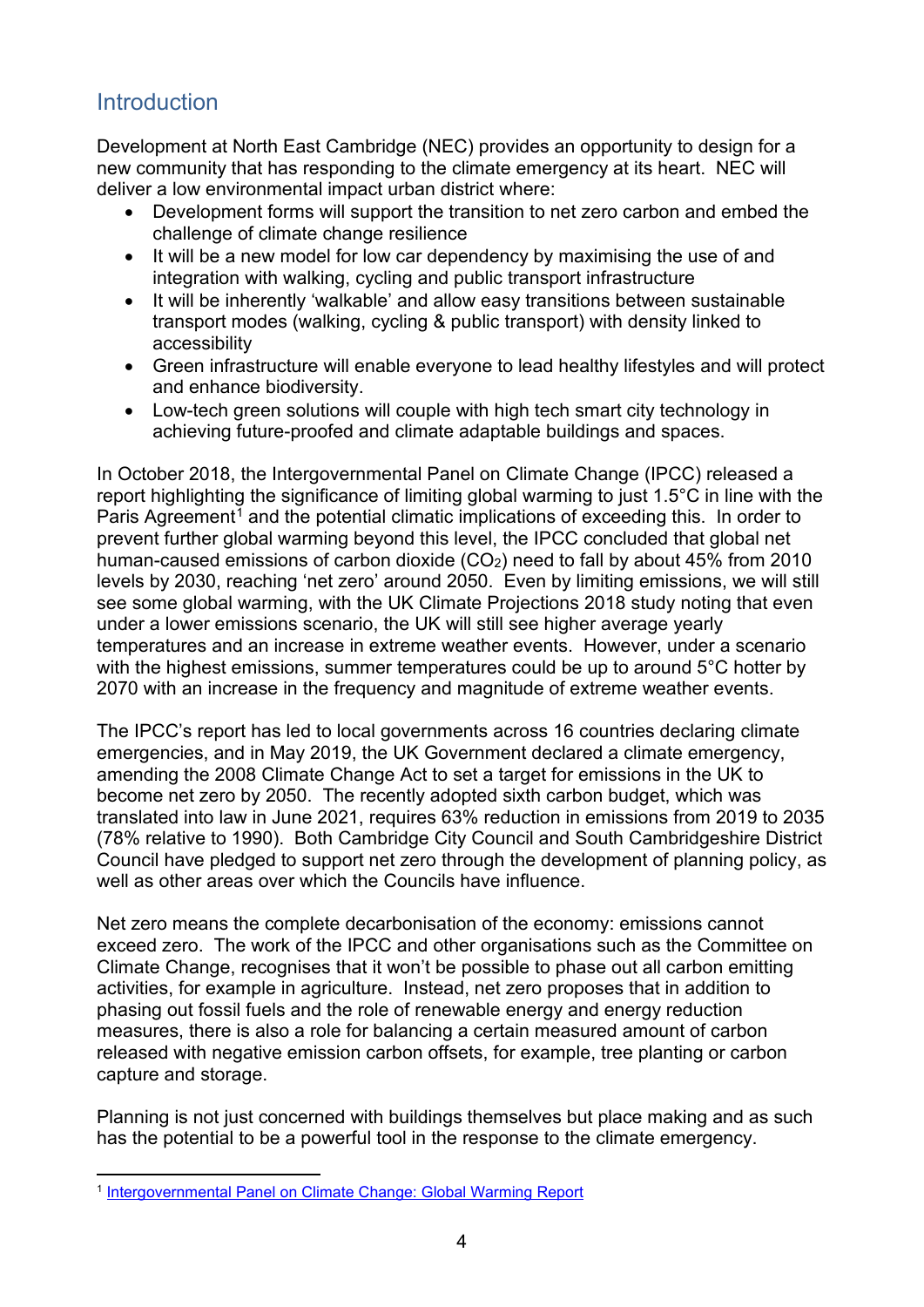Achieving net zero status cuts across all elements of place making; not just through how homes and buildings are designed and constructed, but also by ensuring new development is in places where it is or can be well served by low carbon transport links like public transport, cycling and walking as well as renewable and low carbon energy. The proximity of NEC to the Cambridge North Railway Station, Guided Bus route, Waterbeach Greenway and Public Transport Corridor and the Chisholm Cycle Trail, combined with the mixed-use nature of the site, present an exciting opportunity to deal with transport related emissions, designing places around active travel and minimising the need to travel for homes, work and leisure. Green infrastructure also has a role to play, supporting fauna and flora to enhance biodiversity and offering opportunities to capture any remaining emissions as well as helping our communities adapt to our changing climate through flood storage and helping to cool our cities, towns and villages. Planning can also help ensure we make the best use of the many natural assets the area has to offer, as well as considering issues such as efficient use of resources including water. Development at NEC should, therefore, help to support the transition to a zero carbon society.

The World Green Building Council's Advancing Net Zero campaign calls on all new buildings to be net zero carbon in operation by 2030. The UK Green Building Council, as part of its work to develop a framework definition for Net Zero Carbon Buildings, have developed two definitions for net zero carbon buildings, focussing separately on the operation and construction of the building.

# **Definitions**

'Net zero carbon – operational energy' is defined as: "When the amount of carbon emissions associated with the building's operational energy on an annual basis is zero or negative. A net zero carbon building is highly energy efficient and powered from onsite and/or off-site renewable energy sources, with any remaining carbon balance offset".

'Net zero carbon – construction' is defined as: "When the amount of carbon emissions associated with a building's product and construction stages up to practical completion is zero or negative, through the use of offsets or the net export of on-site renewable energy".

# <span id="page-4-0"></span>Key Evidence Documents

- [Greater Cambridge Local Plan: Net Zero Carbon Evidence Base –](https://consultations.greatercambridgeplanning.org/sites/gcp/files/2021-09/Greater%20Cambridge%20Local%20Plan%20Net%20Zero%20Carbon%20Evidence%20Base%20-%20Non%20Technical%20Summary%20FINAL.pdf) Non Technical [Summary \(August 2021\)](https://consultations.greatercambridgeplanning.org/sites/gcp/files/2021-09/Greater%20Cambridge%20Local%20Plan%20Net%20Zero%20Carbon%20Evidence%20Base%20-%20Non%20Technical%20Summary%20FINAL.pdf)
- [Greater Cambridge Local Plan: Net Zero Carbon Study –](https://consultations.greatercambridgeplanning.org/sites/gcp/files/2021-08/NetZeroDefiningNetZero_GCLP_210831.pdf) Defining Net Zero [Carbon \(August 2021\)](https://consultations.greatercambridgeplanning.org/sites/gcp/files/2021-08/NetZeroDefiningNetZero_GCLP_210831.pdf)
- Net Zero Carbon Study [Carbon Reduction Targets \(August 2021\)](https://consultations.greatercambridgeplanning.org/sites/gcp/files/2021-08/NetZeroCarbonReductionTargets_GCLP_210831.pdf)
- Net Zero Carbon Study [Policy Recommendations \(August 2021\)](https://consultations.greatercambridgeplanning.org/sites/gcp/files/2021-08/NetZeroPolicyRecommendations_GCLP_210831.pdf)
- [Net Zero Carbon Study –](https://consultations.greatercambridgeplanning.org/sites/gcp/files/2021-08/NetZeroTechnicalFeasibility_GCLP_210831.pdf) Technical Feasibility (August 2021)
- Net Zero Carbon Study [Cost Report \(August 2021\)](https://consultations.greatercambridgeplanning.org/sites/gcp/files/2021-08/NetZeroCostReport_GCLP_210831.pdf)
- [Net Zero Carbon Study –](https://consultations.greatercambridgeplanning.org/sites/gcp/files/2021-08/NetZeroOffsetting_GCLP_210831.pdf) Offsetting (August 2021)
- WSP (2021). North East Cambridge Energy Infrastructure Capacity Study and Energy Masterplan
- Stantec (2021) [Greater Cambridge Integrated Water Management Study: Outline](https://consultations.greatercambridgeplanning.org/sites/gcp/files/2021-09/Integrated%20Water%20Management%20Study%20-%20Outline%20Water%20Cycle%20Strategy%20%28Stantec%29.pdf)  Water [Cycle Study](https://consultations.greatercambridgeplanning.org/sites/gcp/files/2021-09/Integrated%20Water%20Management%20Study%20-%20Outline%20Water%20Cycle%20Strategy%20%28Stantec%29.pdf)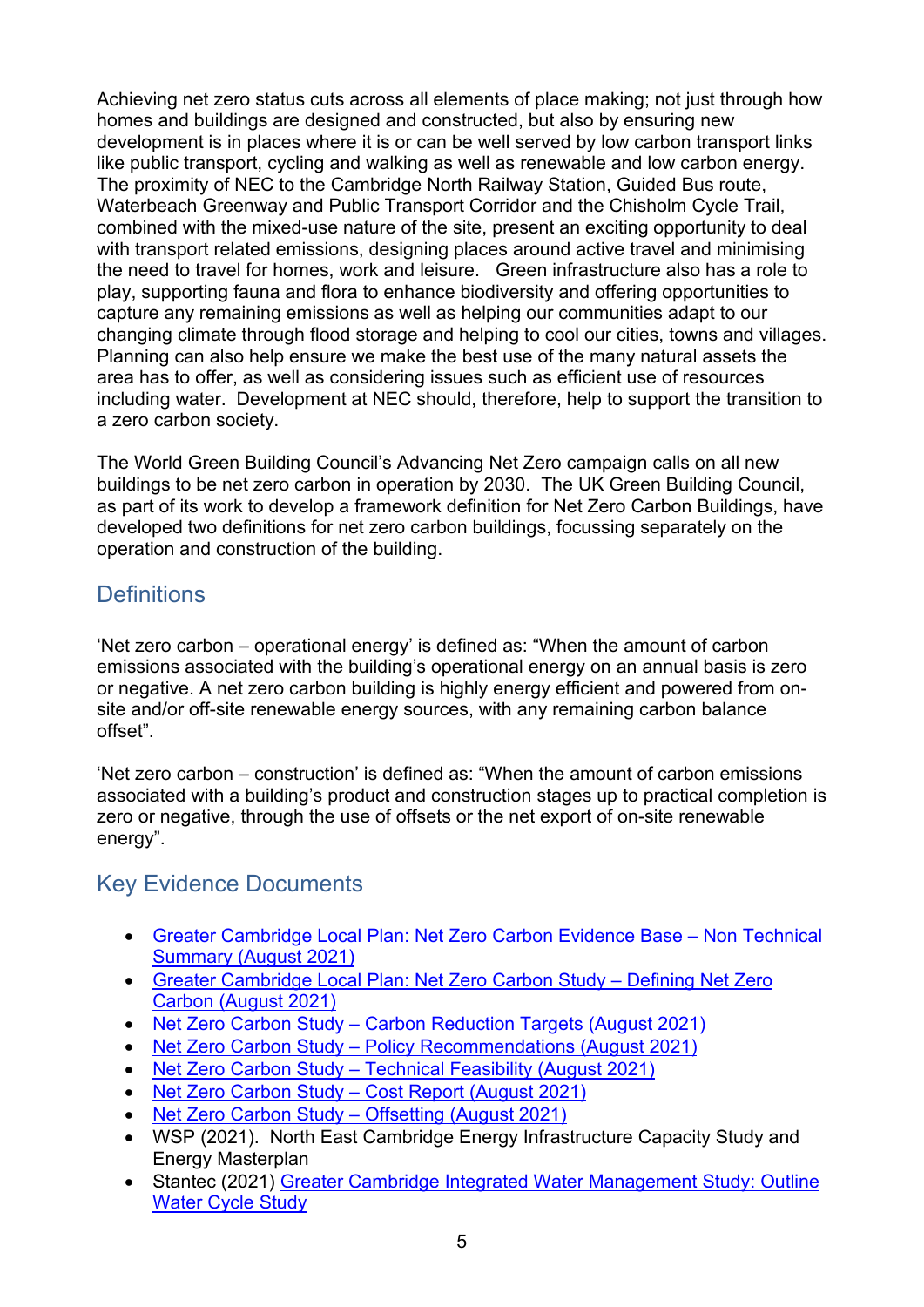- Stantec (2021) Greater Cambridge Integrated Water Management Study: Level 1 [Strategic Flood Risk Assessment](https://consultations.greatercambridgeplanning.org/sites/gcp/files/2021-08/StrategicFloodRiskAssessment_GCLP_210831.pdf)
- Stantec (2021) [Greater Cambridge Integrated Water Management Study](https://consultations.greatercambridgeplanning.org/sites/gcp/files/2021-09/Appendix%20B%20SFRA%20Maps%20Setting.pdf)  [Strategic Flood Risk Assessment -](https://consultations.greatercambridgeplanning.org/sites/gcp/files/2021-09/Appendix%20B%20SFRA%20Maps%20Setting.pdf) Appendix B (Setting)
- Stantec (2021) Greater Cambridge [Integrated Water Management Study](https://consultations.greatercambridgeplanning.org/sites/gcp/files/2021-09/Appendix%20B%20SFRA%20Maps%20Key%20Hydraulic%20Features.pdf)  Strategic Flood Risk Assessment - [Appendix B \(Key Hydraulic Features\)](https://consultations.greatercambridgeplanning.org/sites/gcp/files/2021-09/Appendix%20B%20SFRA%20Maps%20Key%20Hydraulic%20Features.pdf)
- Stantec (2021) Greater Cambridge Integrated Water Management Study [Strategic Flood Risk Assessment -](https://consultations.greatercambridgeplanning.org/sites/gcp/files/2021-09/Appendix%20C%20SFRA%20Maps%20Geology.pdf) Appendix C (Geology)
- Stantec (2021) [Greater Cambridge Integrated Water Management Study](https://consultations.greatercambridgeplanning.org/sites/gcp/files/2021-09/Appendix%20C%20SFRA%20Maps%20Source%20Protection%20Zones.pdf)  Strategic Flood Risk Assessment - [Appendix C \(Source Protection Zones\)](https://consultations.greatercambridgeplanning.org/sites/gcp/files/2021-09/Appendix%20C%20SFRA%20Maps%20Source%20Protection%20Zones.pdf)
- [Stantec \(2021\) Greater Cambridge Integrated Water Management Study](https://consultations.greatercambridgeplanning.org/sites/gcp/files/2021-09/Appendix%20D1%20SFRA%20Maps%20-%20EA%20Flood%20Zones.pdf)  [Strategic Flood Risk Assessment -](https://consultations.greatercambridgeplanning.org/sites/gcp/files/2021-09/Appendix%20D1%20SFRA%20Maps%20-%20EA%20Flood%20Zones.pdf) Appendix D1 (EA Flood Zones)
- [Stantec \(2021\) Greater Cambridge Integrated Water Management Study](https://consultations.greatercambridgeplanning.org/sites/gcp/files/2021-09/Appendix%20D3%20SFRA%20Maps%20-%20Modelled%20Flood%20Extents.pdf)  Strategic Flood Risk Assessment - [Appendix D3 \(Modelled Flood Extents\)](https://consultations.greatercambridgeplanning.org/sites/gcp/files/2021-09/Appendix%20D3%20SFRA%20Maps%20-%20Modelled%20Flood%20Extents.pdf)
- Stantec (2021) Greater Cambridge Integrated Water Management Study Strategic Flood Risk Assessment - [Appendix D4 \(Modelled Climate Change Flood](https://consultations.greatercambridgeplanning.org/sites/gcp/files/2021-09/Appendix%20D4%20SFRA%20Maps%20-%20Modelled%20Climate%20Change%20Flood%20Extents.pdf)  [Extents\)](https://consultations.greatercambridgeplanning.org/sites/gcp/files/2021-09/Appendix%20D4%20SFRA%20Maps%20-%20Modelled%20Climate%20Change%20Flood%20Extents.pdf)
- Stantec (2021) Greater Cambridge Integrated Water Management Study Strategic Flood Risk Assessment - [Appendix D5 \(Areas Benefiting from](https://consultations.greatercambridgeplanning.org/sites/gcp/files/2021-09/Appendix%20D5%20SFRA%20Maps%20-%20Areas%20Benefiting%20from%20Defences.pdf)  [Defences\)](https://consultations.greatercambridgeplanning.org/sites/gcp/files/2021-09/Appendix%20D5%20SFRA%20Maps%20-%20Areas%20Benefiting%20from%20Defences.pdf)
- Stantec (2021) [Greater Cambridge Integrated Water Management Study](https://consultations.greatercambridgeplanning.org/sites/gcp/files/2021-09/Appendix%20D6%20SFRA%20Maps%20-%20Functional%20FloodPlain.pdf)  Strategic Flood Risk Assessment - [Appendix D6 \(Functional Floodplain\)](https://consultations.greatercambridgeplanning.org/sites/gcp/files/2021-09/Appendix%20D6%20SFRA%20Maps%20-%20Functional%20FloodPlain.pdf)
- Stantec (2021) [Greater Cambridge Integrated Water Management Study](https://consultations.greatercambridgeplanning.org/sites/gcp/files/2021-09/Appendix%20D7%20SFRA%20Maps%20-%20Historic%20Mapping.pdf)  [Strategic Flood Risk Assessment -](https://consultations.greatercambridgeplanning.org/sites/gcp/files/2021-09/Appendix%20D7%20SFRA%20Maps%20-%20Historic%20Mapping.pdf) Appendix D7 (Historic Flooding)
- Stantec (2021) Greater Cambridge [Integrated Water Management Study](https://consultations.greatercambridgeplanning.org/sites/gcp/files/2021-09/Appendix%20D8%20SFRA%20Maps%20-%20Surface%20Water%20Flood%20Risk.pdf)  Strategic Flood Risk Assessment - [Appendix D8 \(Surface Water Flood Risk\)](https://consultations.greatercambridgeplanning.org/sites/gcp/files/2021-09/Appendix%20D8%20SFRA%20Maps%20-%20Surface%20Water%20Flood%20Risk.pdf)
- Stantec (2021) Greater Cambridge Integrated Water Management Study Strategic Flood Risk Assessment - [Appendix D9 \(Reservoir Flood Risk\)](https://consultations.greatercambridgeplanning.org/sites/gcp/files/2021-09/Appendix%20D9%20SFRA%20Maps%20-%20Reservoir%20Flood%20Risk.pdf)
- Stantec (2021) Greater Cambridge [Integrated Water Management Study](https://consultations.greatercambridgeplanning.org/sites/gcp/files/2021-09/Appendix%20D10%20SFRA%20Maps%20-%20Groundwater%20Flood%20Risk.pdf)  Strategic Flood Risk Assessment - [Appendix D10 \(Groundwater Flood Risk\)](https://consultations.greatercambridgeplanning.org/sites/gcp/files/2021-09/Appendix%20D10%20SFRA%20Maps%20-%20Groundwater%20Flood%20Risk.pdf)
- Stantec (2021) [Greater Cambridge Integrated Water Management Study](https://consultations.greatercambridgeplanning.org/sites/gcp/files/2021-09/Appendix%20D11%20SFRA%20Maps%20-%20Sewer%20Flooding.pdf)  [Strategic Flood Risk Assessment -](https://consultations.greatercambridgeplanning.org/sites/gcp/files/2021-09/Appendix%20D11%20SFRA%20Maps%20-%20Sewer%20Flooding.pdf) Appendix D11 (Sewer Flooding)
- Stantec (2021) [Greater Cambridge Integrated Water Management Study](https://consultations.greatercambridgeplanning.org/sites/gcp/files/2021-09/Appendix%20D12%20SFRA%20Maps%20-%20Flood%20Warning%20Areas.pdf)  Strategic Flood Risk Assessment - [Appendix D12 \(Flood Warning Areas\)](https://consultations.greatercambridgeplanning.org/sites/gcp/files/2021-09/Appendix%20D12%20SFRA%20Maps%20-%20Flood%20Warning%20Areas.pdf)
- Stantec (2021) Greater Cambridge Integrated Water Management Study Strategic Flood Risk Assessment - [Appendix D2 \(Best Available Hydraulic](https://consultations.greatercambridgeplanning.org/sites/gcp/files/2021-09/Appendix%20D2%20SFRA%20Maps%20-%20Best%20Available%20Hydraulic%20Models.pdf)  [Models\)](https://consultations.greatercambridgeplanning.org/sites/gcp/files/2021-09/Appendix%20D2%20SFRA%20Maps%20-%20Best%20Available%20Hydraulic%20Models.pdf)
- [Carbon Neutral Cambridge \(2019\). Zero Carbon Futures Symposium. Event](https://carbonneutralcambridge.org/wp-content/uploads/2019/08/Zero-Carbon-Futures.pdf)  [Report.](https://carbonneutralcambridge.org/wp-content/uploads/2019/08/Zero-Carbon-Futures.pdf)
- CUSPE (October 2019): [What actions must Cambridgeshire County Council take](https://cambridgeshire.cmis.uk.com/CCC_live/Document.ashx?czJKcaeAi5tUFL1DTL2UE4zNRBcoShgo=n50fNihP782F1JKAFVjeBMwN1gceCgmEfBXigJlSowUZI20hL9YDZA%3d%3d&rUzwRPf%2bZ3zd4E7Ikn8Lyw%3d%3d=pwRE6AGJFLDNlh225F5QMaQWCtPHwdhUfCZ%2fLUQzgA2uL5jNRG4jdQ%3d%3d&mCTIbCubSFfXsDGW9IXnlg%3d%3d=hFflUdN3100%3d&kCx1AnS9%2fpWZQ40DXFvdEw%3d%3d=hFflUdN3100%3d&uJovDxwdjMPoYv%2bAJvYtyA%3d%3d=ctNJFf55vVA%3d&FgPlIEJYlotS%2bYGoBi5olA%3d%3d=NHdURQburHA%3d&d9Qjj0ag1Pd993jsyOJqFvmyB7X0CSQK=ctNJFf55vVA%3d&WGewmoAfeNR9xqBux0r1Q8Za60lavYmz=ctNJFf55vVA%3d&WGewmoAfeNQ16B2MHuCpMRKZMwaG1PaO=ctNJFf55vVA%3d%22)  [to reach net zero carbon emissions by 2050.](https://cambridgeshire.cmis.uk.com/CCC_live/Document.ashx?czJKcaeAi5tUFL1DTL2UE4zNRBcoShgo=n50fNihP782F1JKAFVjeBMwN1gceCgmEfBXigJlSowUZI20hL9YDZA%3d%3d&rUzwRPf%2bZ3zd4E7Ikn8Lyw%3d%3d=pwRE6AGJFLDNlh225F5QMaQWCtPHwdhUfCZ%2fLUQzgA2uL5jNRG4jdQ%3d%3d&mCTIbCubSFfXsDGW9IXnlg%3d%3d=hFflUdN3100%3d&kCx1AnS9%2fpWZQ40DXFvdEw%3d%3d=hFflUdN3100%3d&uJovDxwdjMPoYv%2bAJvYtyA%3d%3d=ctNJFf55vVA%3d&FgPlIEJYlotS%2bYGoBi5olA%3d%3d=NHdURQburHA%3d&d9Qjj0ag1Pd993jsyOJqFvmyB7X0CSQK=ctNJFf55vVA%3d&WGewmoAfeNR9xqBux0r1Q8Za60lavYmz=ctNJFf55vVA%3d&WGewmoAfeNQ16B2MHuCpMRKZMwaG1PaO=ctNJFf55vVA%3d%22)
- The University of Manchester and Tyndall Centre for Climate Change Research (October 2019). [Setting Climate Commitments for Cambridge. Quantifying the](https://carbonbudget.manchester.ac.uk/reports/E07000008/print/)  [implications of the United Nations Paris Agreement for Cambridge.](https://carbonbudget.manchester.ac.uk/reports/E07000008/print/)
- The University of Manchester and Tyndall Centre for Climate Change Research (October 2019). [Setting Climate Commitments for South Cambridgeshire.](https://carbonbudget.manchester.ac.uk/reports/E07000012/print/)  [Quantifying the implications of the United Nations Paris Agreement for South](https://carbonbudget.manchester.ac.uk/reports/E07000012/print/)  [Cambridgeshire.](https://carbonbudget.manchester.ac.uk/reports/E07000012/print/)
- Greater Cambridge Shared Planning (September 2019) Cambridge Northern Fringe East Area Flood Risk Assessment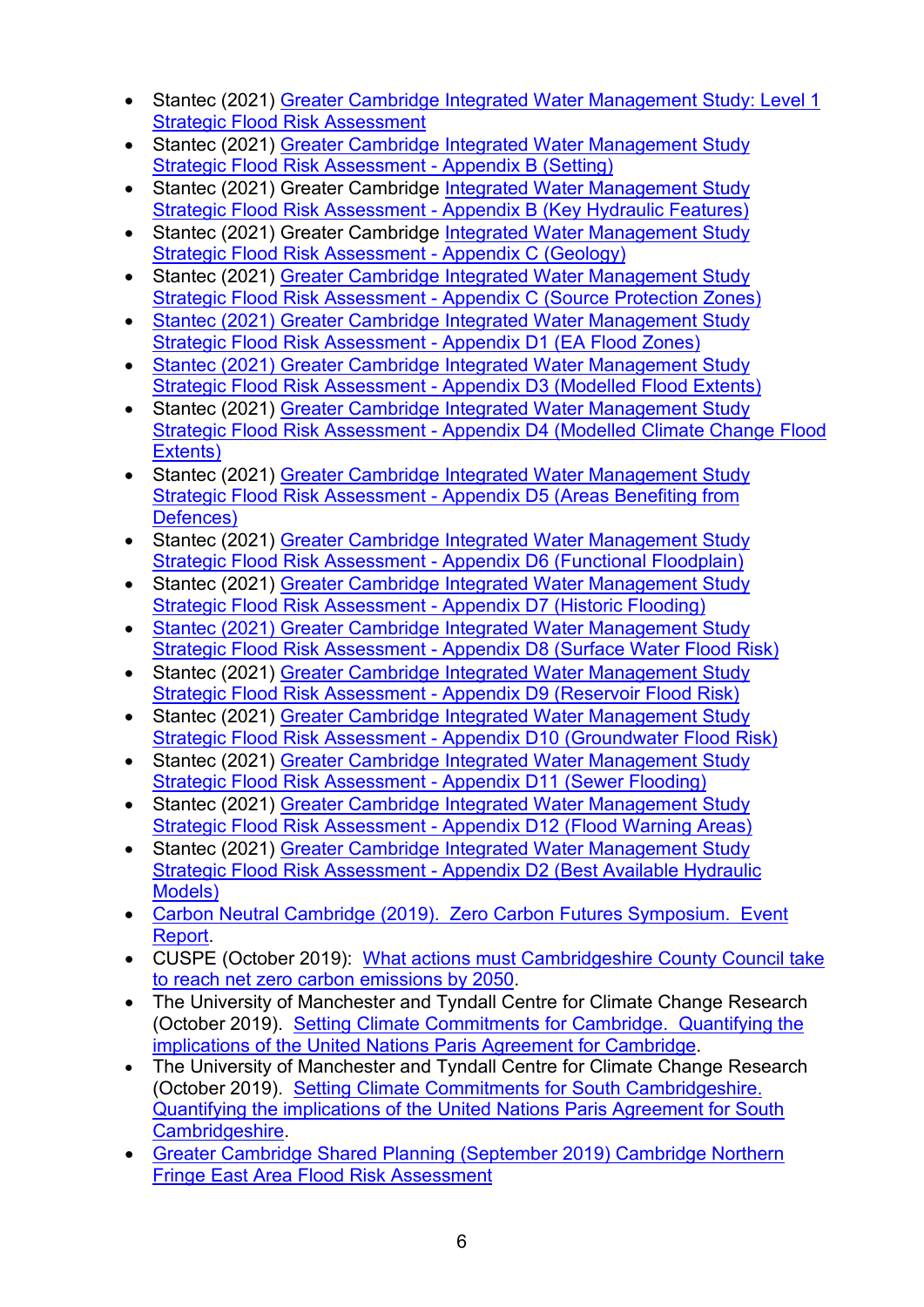- Greater Cambridge Shared Planning (September 2019) Cambridge Northern Fringe East Surface water drainage space allocation for master planning
- Element Energy and Terence O'Rourke Ltd (2010). [Decarbonising Cambridge](https://www.cambridge.gov.uk/media/2529/rd-cc-250.pdf)  [Study: A renewable and low carbon energy study for Cambridge.](https://www.cambridge.gov.uk/media/2529/rd-cc-250.pdf)
- Cambridgeshire Horizons Cambridgeshire Renewables Infrastructure Framework:
	- o 1<sup>st</sup> [Report: Baseline Data, Opportunities and Constraints](https://files.cambridge.gov.uk/public/ldf/coredocs/RD-CC/RD-CC-050.pdf) (2012).
	- [Final Report: Finance, Delivery and Engagement](https://files.cambridge.gov.uk/public/ldf/coredocs/rd-cc-040.pdf) (2012).
- Cambridgeshire Horizons Carbon Offset Fund for Cambridgeshire:
	- o [Scoping Report: Feasibility of a Carbon Offset Mechanism for](https://files.cambridge.gov.uk/public/ldf/coredocs/Stage%201%20Carbon%20Offset%20Report.pdf)  [Cambridgeshire](https://files.cambridge.gov.uk/public/ldf/coredocs/Stage%201%20Carbon%20Offset%20Report.pdf) (2010).
	- o [Cambridgeshire Community Energy Fund. Stage 2 Final Report](https://files.cambridge.gov.uk/public/ldf/coredocs/Stage%202%20Community%20Energy%20Fund%20Report.pdf) (2012).
- Asset Utilities for Greater Cambridge Partnership Local Network Analysis. Final Report – February 2019 (hard copy only).
- [Local Energy East Strategy: An Energy Strategy for the Tri-Local Enterprise](https://www.energyhub.org.uk/wp-content/uploads/2019/09/LEE-Energy-Strategy.pdf)  [Partnership \(LEP\) area \(2018\).](https://www.energyhub.org.uk/wp-content/uploads/2019/09/LEE-Energy-Strategy.pdf)
- UK Green Building Council (UK-GBC) [Framework for Net Zero Built Environment](https://www.ukgbc.org/ukgbc-work/advancing-net-zero/)  [and the Policy Playbook.](https://www.ukgbc.org/ukgbc-work/advancing-net-zero/)
- Heat Network Delivery Unit (HNDU) work on heat mapping for Cambridge (2019).

# <span id="page-6-0"></span>National Planning Policy Framework (NPPF) 2021 and other relevant national legislation and guidance

Addressing climate change is one of the core land use planning principles within the NPPF. Section 14 of the NPPF considers the role of planning in dealing with climate change and flood risk, noting the role of the planning system in supporting the transition to a low carbon future in a changing climate. Planning should help to shape places in ways that contribute to radical reductions in greenhouse gas emissions, minimise vulnerability and improve resilience, and support renewable and low carbon energy and associated infrastructure. Footnote 53 of paragraph 153 goes on to note that planning policies should be in line with the objectives and provision of the Climate Change Act 2008. The Climate Change Act 2008 was amended in August 2019 to set a legally binding target for the UK to become net zero by 2050.

With regards to water resources, paragraph 20 of the NPPF requires that strategic policies should set out an overall strategy for the pattern, scale and quality of development and make sufficient provision for infrastructure, including water supply. Again, paragraph 153 comes into play, as taking a proactive approach to mitigating and adapting to climate change includes taking into account long-term implications for water supply.

The NPPF is supported by the National Planning Practice Guidance (NPPG) which notes that in addition to the delivery of appropriately sited green energy, effective spatial planning is an important part of a successful response to climate change as it can influence the emission of greenhouse gases. Local Planning authorities should ensure that protecting the local environment is properly considered alongside the broader issue of protecting the global environment. Planning also has an important role to play in increasing the resilience to climate change through the location, mix and design of development.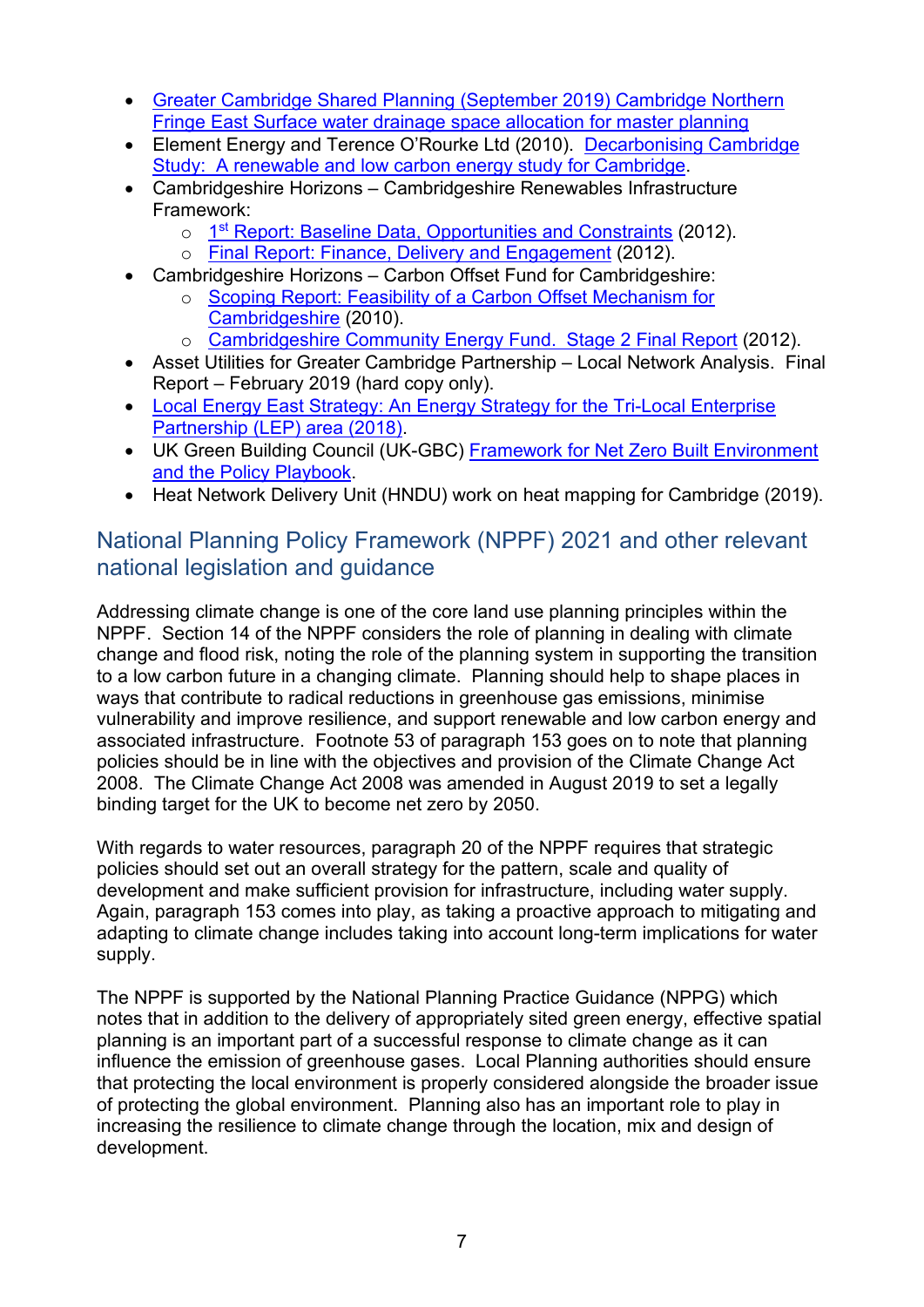The PPG Water supply, wastewater and water quality (2019) provides guidance on all aspects of the water environment including water supply. It emphasises the need for early discussion with water and sewage companies in order that growth can be reflected in their long-term water resources management plans so that adequate infrastructure will be in place when and where needed.

The PPG Housing: optional technical standards (2015) explains how planning authorities can gather evidence to set optional technical standards for new housing and includes an option for tighter water efficiency standards for new homes to help manage demand. All new homes already have to meet the mandatory national standard set out in Building Regulations of 125 litres/person/day. The guidance states that where there is a clear local need, authorities can include a Local Plan policy requiring new dwellings to meet the tighter Building Regulations optional requirement of 110 litres/person/day. It also sets out how a local planning authority can establish that there is a clear need and the evidence that could be used to support this.

A National Framework for Water Resources was published in 2020 by the Environment Agency. This was in response to two pledges set out in the Government's Environment Plan:

- to leave the environment in a better state than we found it; and
- to improve the nation's resilience to drought and minimise interruptions to water supplies.

The framework supports the case for water resource investment to increase drought resilience, so that the nation's water supplies are fit for the future. It also makes a shift to strategic regional planning and established five regional groups, based upon water companies and other water users and stakeholders. Greater Cambridge falls within the Water Resources East region (see below). The framework sets out what the regional plans must deliver in order to drive a step-change in water resources planning. This includes:

- Increasing resilience to drought
- Delivering greater environmental improvement
- Long-term reductions in water usage
- Leakage reduction
- Reducing the use of drought permits and orders
- Increasing supplies
- Moving water to where it's needed

Section 182 of the Planning Act (2008) places a legal duty on local planning authorities to ensure that their development plan documents include policy to secure the contribution of development and the use of land in the mitigation of, and adaptation to climate change. Provisions in the Planning and Energy Act also enable local planning authorities to set requirements for carbon reduction and renewable energy provision. In January 2021, government issued a response to its consultation on the [Future Homes](https://assets.publishing.service.gov.uk/government/uploads/system/uploads/attachment_data/file/956094/Government_response_to_Future_Homes_Standard_consultation.pdf)  [Standard.](https://assets.publishing.service.gov.uk/government/uploads/system/uploads/attachment_data/file/956094/Government_response_to_Future_Homes_Standard_consultation.pdf) As part of this consultation, government had asked whether it should 'ban' local planning authorities from going beyond Building Regulations, effectively removing the provisions of the Planning and Energy Act that were suggested as part of the Housing Standards Review in 2014. Having considered the responses received, government have decided not to and reconfirmed its position that Local Plans can set energy standards for new homes that go beyond Building Regulations.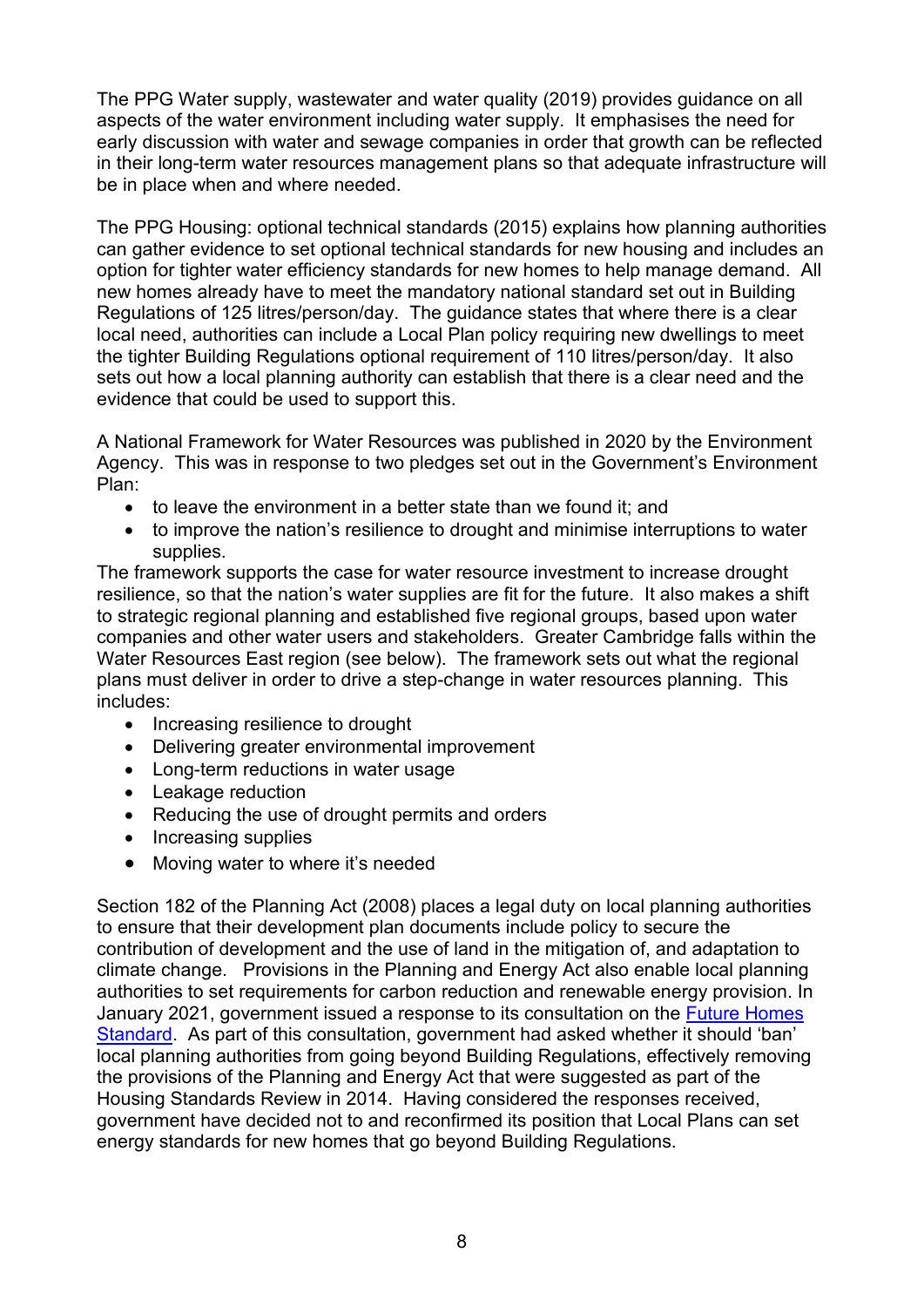# <span id="page-8-0"></span>Background/Context/Relevant Data/Corporate Council Objectives and **Strategies**

The Cambridgeshire and Peterborough Combined Authority (CPCA) have established the Cambridgeshire and Peterborough Independent Commission on Climate to conduct a thorough review of the ways that climate change is impacting on the region's local economy and community and to determine what action should be taken. The Commission's [initial recommendations report,](https://f.hubspotusercontent40.net/hubfs/6985942/CLIMATE%20COMMISSION%20REPORT_Final.pdf) published in March 2021, notes that the region's emissions are approximately 25% higher per person than the UK average, and that if the area continues on this trajectory, we will only have around 6 years remaining before we have exhausted all of our 'allowed' share on emissions to 2050. Urgent action is therefore required, with the report noting that local government powers in transport and planning, amongst others, will be critical in driving transformation. The report makes a number of recommendations of relevance to the built environment, including:

- Calling on central government to provide increased powers for local authorities to require higher standards in planning, building and transport.
- Adopting a net zero carbon standard for new homes by 2023, with adoption of a similar standard for non-domestic buildings.
- Development of new build guidance to address embodied emissions with targets strengthening over time.
- Performance should be actively monitored and standards full enforced, with performance measurements reflecting real-world energy use.
- For Central Government and Ofwat to provide for the investment to allow intercompany trading and water infrastructure improvements by 2025 to enhance water supply, including eliminating Cambridge's dependence on the groundwater aquifer.

Review new build regulation standards to allow local authorities to set more ambitious standards for water consumption, especially in current and future water-stressed areas.

Both Cambridge City Council and South Cambridgeshire District Council have declared climate emergencies, pledging to support net zero through the development of planning policy, as well as other areas over which the Councils have influence. Cambridge City Council has a shared vision for the city of Cambridge to be net zero carbon by 2030 in its current Climate Change Strategy 2021-2026. South Cambridgeshire District Council's Zero Carbon Strategy sets out the council's ambition to halve carbon emissions in the district by 2030 and reduce them to zero by 2050.

In terms of corporate objectives:

Cambridge City Council: Caring for the planet

• A city that takes robust action to tackle the local and global threat of climate change, both internally and in partnership with local organisations and residents, and to minimise its environmental impact by cutting carbon, waste and pollution.

South Cambridgeshire District Council:

• Being green to our core – by the Council developing a plan for a carbon-neutral future for South Cambridgeshire, exploring opportunities for green energy generation and improving air quality.

<span id="page-8-1"></span>Cambridge and South Cambridgeshire Local Plans and other related planning documents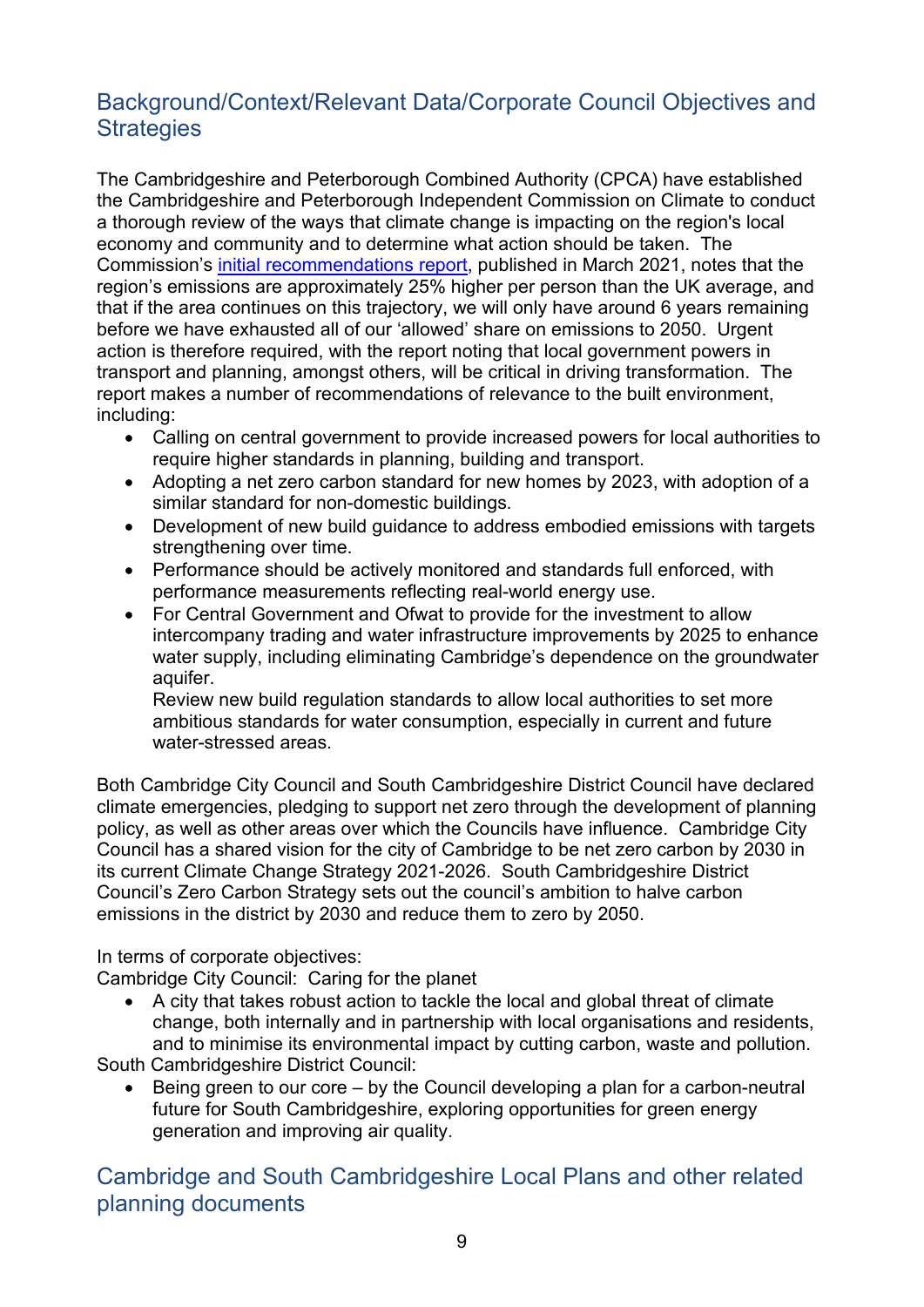# <span id="page-9-0"></span>Cambridge Local Plan (2018):

- Section 4, policy 28 (carbon reduction, community energy networks, sustainable design and construction and water use)
- Section 4, policy 31 (integrated water management and the water cycle)
- Section 4, policy 32 (flood risk)

# <span id="page-9-1"></span>South Cambridgeshire Local Plan (2018):

- Section 4 policies:
	- $\circ$  CC/1 (mitigation and adaptation to climate change)
	- o CC/2 (renewable and low carbon energy generation)
	- o CC/3 (renewable and low carbon energy in new developments)
	- o CC/4 (water efficiency)
	- $\circ$  CC/6 (construction methods covers issues such as CEMPs)
	- $\circ$  CC/7 (water quality)
	- o CC/8 (sustainable drainage systems)
	- $\circ$  CC/9 (managing flood risk)

Greater Cambridge Sustainable Design and Construction SPD (adopted January 2020). This SPD provides guidance on the implementation of policies in the adopted Local Plans. With regards to NEC, site specific policies are to be developed as part of the AAP, so while some sections of the SPD will have relevance, for example guidance in relation to climate change adaptation, other elements of the SPD will not be relevant. It may be that a technical note will need to be developed to sit alongside the AAP, setting out those parts of the SPD that are relevant to NEC and updating the sustainability checklist so that it has direct relevance to policies in the AAP.

# <span id="page-9-2"></span>NEC AAP Issues and Options Report 2019 Questions and representations received

Chapter 11 of the Issues and Options 2019 consultation considered the following options related to climate change and sustainable construction:

# <span id="page-9-3"></span>Carbon reduction standards for residential development

Question 62 of the Issues and Options set out the following options for carbon reduction from residential Development:

• Carbon reduction. Given the difference between policy in the adopted Local Plans, it is considered that there are four options that should be explored in relation to carbon reduction from residential development:

A) a 19% improvement on 2013 Building Regulations (the current Cambridge Local Plan standard); or

B) a requirement for carbon emissions to be reduced by a further 10% using onsite renewable energy (the current South Cambridgeshire Local Plan standard); or

C) a 19% improvement on 2013 Building Regulations plus an additional 10% reduction using on-site renewable energy.

D) consideration of a higher standard and development of further evidence alongside the new joint Local Plan.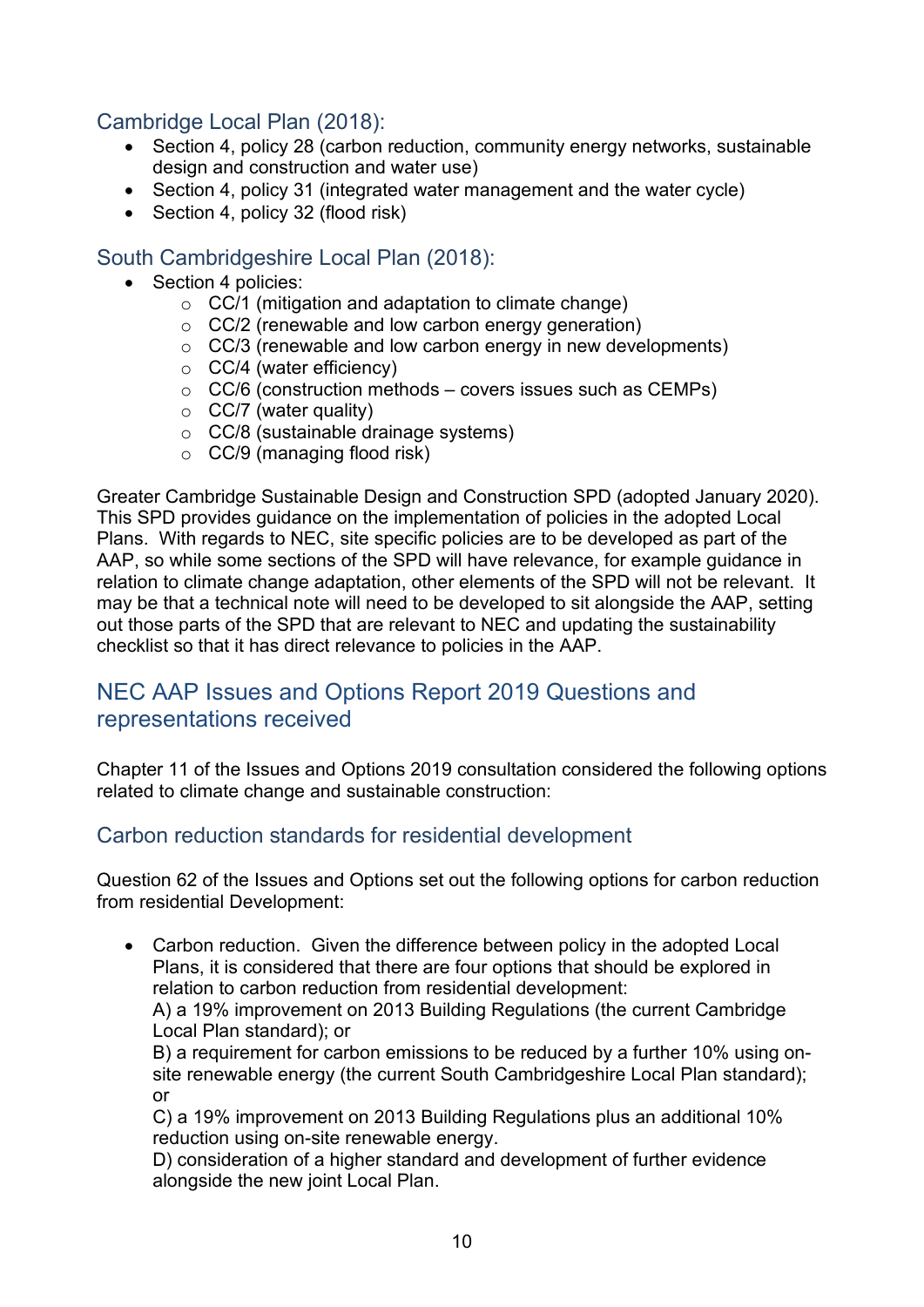#### Summary of responses

Of the 11 comments submitted to this question, there was clear support for Option D (6 comments) and the setting of targets that reflected the climate emergency. There was also some support for Option C as a minimum, with others calling for new housing to be constructed to the Passivhaus standard. There were also calls to take into account the decarbonisation of the grid, to ensure that the redevelopment of the area is not locked into the use of potentially higher emitting technologies over time

### <span id="page-10-0"></span>Other approaches to sustainable design and construction

Questions 63 and 64 asked for people's views on the following sustainable design and construction standards:

Residential development:

• Water efficiency – 110 litres/person/day.

Non-residential development:

• Minimum requirement for achievement of Building Research Establishment Environment Assessment Methodology (BREEAM) 'excellent' with full credits achieved for category Wat 01 of BREEAM. Carbon reduction would be dealt with via the mandatory requirements associated with the energy credits associated with BREEAM (category Ene 01).

All development:

- A requirement for all flat roofs to be green or brown roofs, except for where roof spaces are proposed to be utilised for amenity space (e.g. roof gardens);
- Requirements related to electric vehicle charging infrastructure to support the transition to low emissions vehicles;
- In order to minimise the risk of overheating, all development must apply the cooling hierarchy as follows:
	- o Reducing internal heat generation through energy-efficient design;
	- o Reducing the amount of heat entering a building in summer through measures such as orientation, shading, albedo, fenestration, insulation and, where appropriate, green roofs;
	- o Managing heat within the building, e.g. through use of thermal mass and consideration of window sizes;
	- o Passive ventilation;
	- o Mechanical ventilation;

o Only then considering cooling systems (using low carbon options). Overheating analysis should be undertaken using the latest Chartered Institute of Building Service Engineers (CIBSE) overheating standards, with consideration given to the impact of future climate scenarios.

Reference was also made to how to enable sustainability targets to be reviewed over time to ensure that development of the district contributes to the transition to a net zero society, and the role of site wide approaches to issues such as water, energy and associated infrastructure.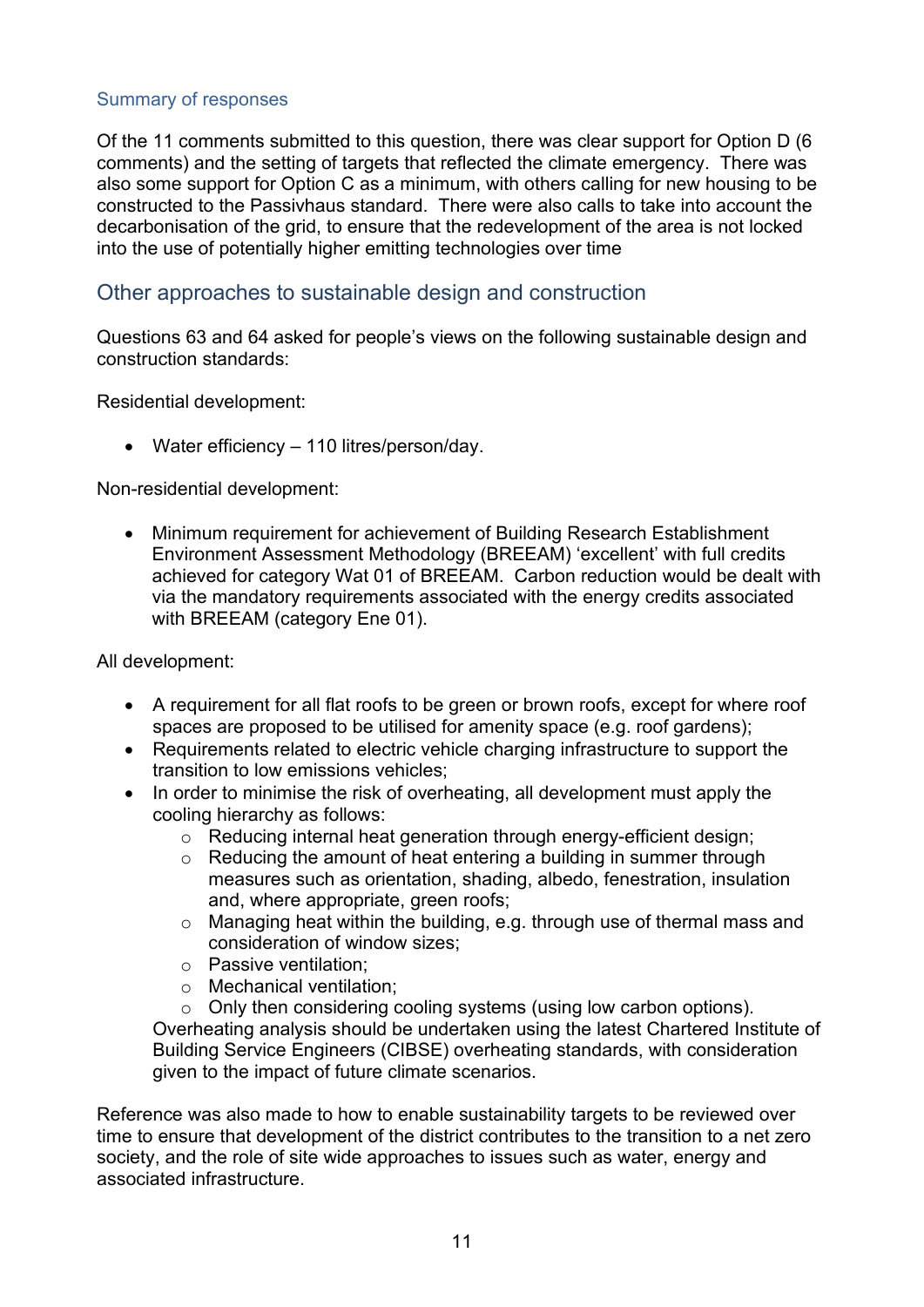#### Summary of responses

There was generally support for the approach outlined in the AAP from the majority of the 21 respondents, with calls for the setting of clear and measurable targets for sustainability. There was some call for flexibility in the application of standards such as BREEAM 'excellent' to take account of the specific types of buildings being proposed as well as calls to go beyond the 'excellent' standard. There was also mixed support for giving consideration to the development of review mechanisms as part of planning permissions so that development can take account of changing national standards over time. On the one hand there was a call for developers to have certainty as to the standards they will be required to achieve, while on the other there was a recognition that not all future scenarios are foreseeable and that in order to avoid perverse outcomes in future it may be necessary to reappraise the policy requirements so that the most up to date and relevant standards are applied where necessary, reasonable and practicable. It was also considered advisable to follow guidance from notable charities and NGOs such as the UK Green Building Council, who have developed a Framework for Net Zero in the Built Environment.

There was also concern raised regarding the need for planning to take full consideration of climate change and water stress, with some respondents noting issues surrounding water abstraction and the impacts that this is having on the River Cam and other local watercourses. There was support from the Environment Agency for early consideration of integrated approaches to water management that take into consideration not just flood risk but also water resource availability. The opportunities that might be presented through a major landowner also being a water company were noted. Cambridge Water were supportive of setting the highest possible standards for water efficiency with reference to 80 litres/person/day for residential development.

# <span id="page-11-0"></span>Site wide approaches including water

Questions 65 and 66 of the Issues and Options Report gave consideration to the following site wide approaches that could be taken as part of the Area Action Plan:

- Energy provision, through the development of decentralised energy systems and innovative approaches to energy infrastructure such as smart energy grids;
- Community scale approaches to water, taking an integrated approach to water management, which gives consideration not just to reducing flood risk but also considers opportunities for water re-use and the wider benefits of managing water close to the surface including the use of sustainable drainage systems.
- Application of the BREEAM [Communities](https://www.breeam.com/discover/technical-standards/communities/) International Technical Standard<sup>[2](#page-11-1)</sup> to the masterplanning of the site.

#### Summary of responses

Of the 8 responses to question 65, there was clear support for the setting of an aspirational approach to sustainability for the site, although there were some calls for flexibility in how these aspirations were applied. There was some support for the use of

<span id="page-11-1"></span><sup>2</sup> [BREEAM: Communities International Technical Standard 2020](https://www.breeam.com/discover/technical-standards/communities/)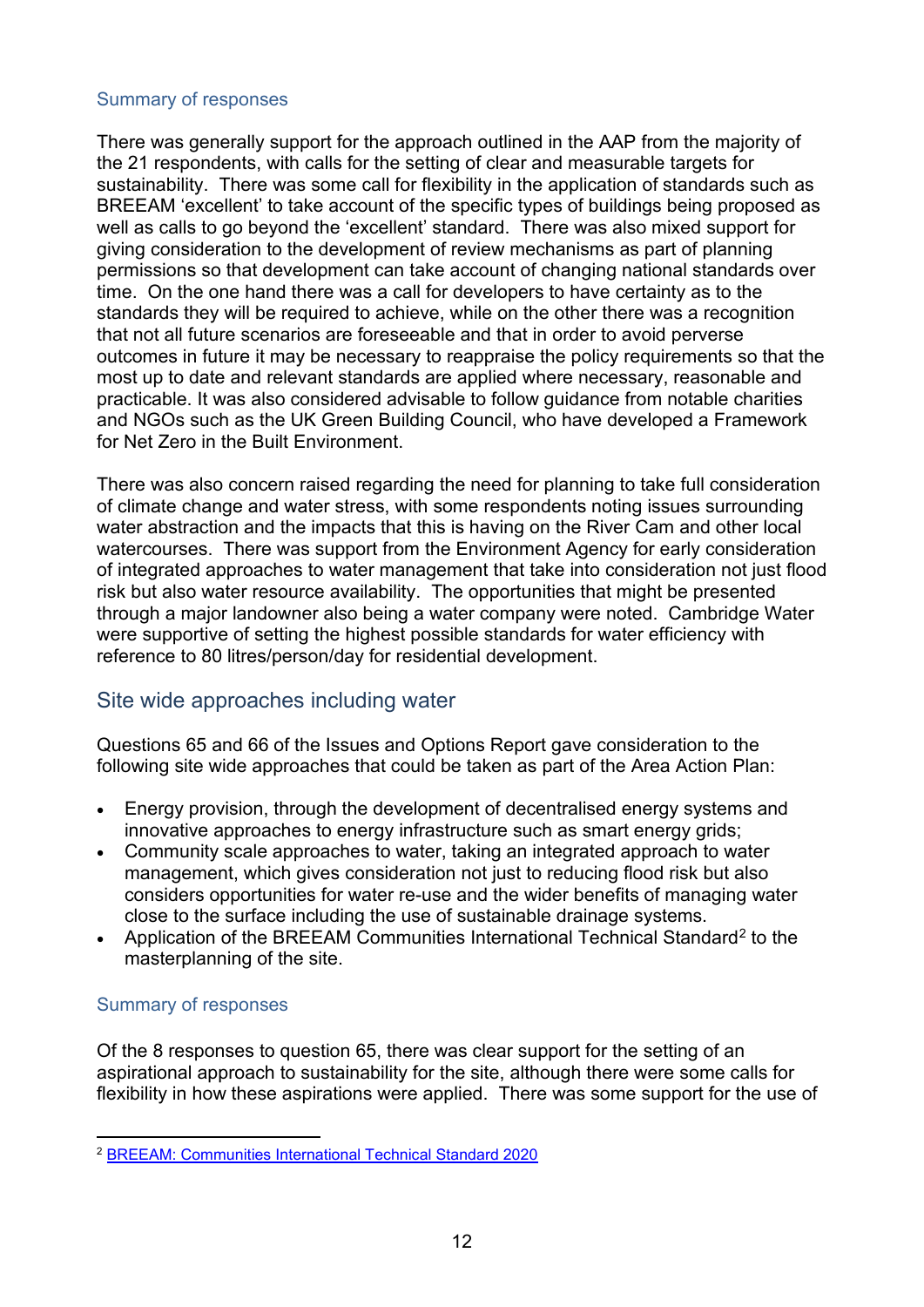the BREEAM communities standard, although others felt that further work was needed to see if such a standard would secure effective outcomes for the site. Many recognised the opportunities that the scale of development at the site presented in terms of energy and water.

In response to question 66, which asked if there were other approaches to sustainable design and construction that should be considered, there was support for the consideration of the embodied impacts of buildings and infrastructure as well as opportunities for the promotion of circular economy principles. Consideration should also be given to embracing and supporting innovative smart-tech and infra-tech.

On the issue of water quality, you told us that full investigations were needed to ensure that any remedial work on water contamination was fully explored and considered. Further support was received with regards to integrating water management with SuDS, water use/recycling and green infrastructure as part of an innovative management strategy.

Concerns were raised about the flood risk associated with the relocation of the Cambridge Wastewater Treatment Plant, with consideration of the suitability of relocation picked up in a Water Cycle Study. There was support for consideration of SuDS and integration with green infrastructure as part of any initial design stage.

# <span id="page-12-0"></span>Key Issues (including any lessons learnt from other sites)

# <span id="page-12-1"></span>Carbon Reduction

Some strategies for enhancing carbon reduction from new development can lead to unintended consequences if they are not correctly implemented and operated e.g. communal heating in new developments where payment mechanisms and maintenance fees can lead to fuel poverty for tenants in affordable housing or where incorrectly specified and installed systems are not performing as expected and in some cases are leading to excessive internal heat loads in communal areas, contributing to overheating. Policies should be technology agnostic but also make reference to best practice guidance and certification schemes where available.Consideration should also be given to the role of assured performance mechanisms to ensure that built performance matches designed performance – Milton Keynes have recently adopted planning policy related to this.

A further key issue is that across the Greater Cambridge area, the electricity grid serving new developments is at capacity, and that significant grid reinforcement is required, not just to accommodate growth but also to accommodate an increased use of renewable energy and infrastructure such as electric vehicle chargepoints. There is a need to ensure that consideration is given not just to carbon reduction targets and the renewable energy options that could help to deliver these targets (as part of the energy hierarchy) but also to the infrastructure required to support decarbonisation, including innovative approaches to infrastructure provision. This issue has been considered as part of work to assess current capacity on the grid serving the NEC site, as part of the Energy Infrastructure Capacity Study and Energy Masterplan.

There is a legal duty on the Councils to set carbon reduction targets to get to net zero carbon in line with the Climate Change Act. Reading have successfully defended their new policy of all major new development achieving zero carbon status (in line with the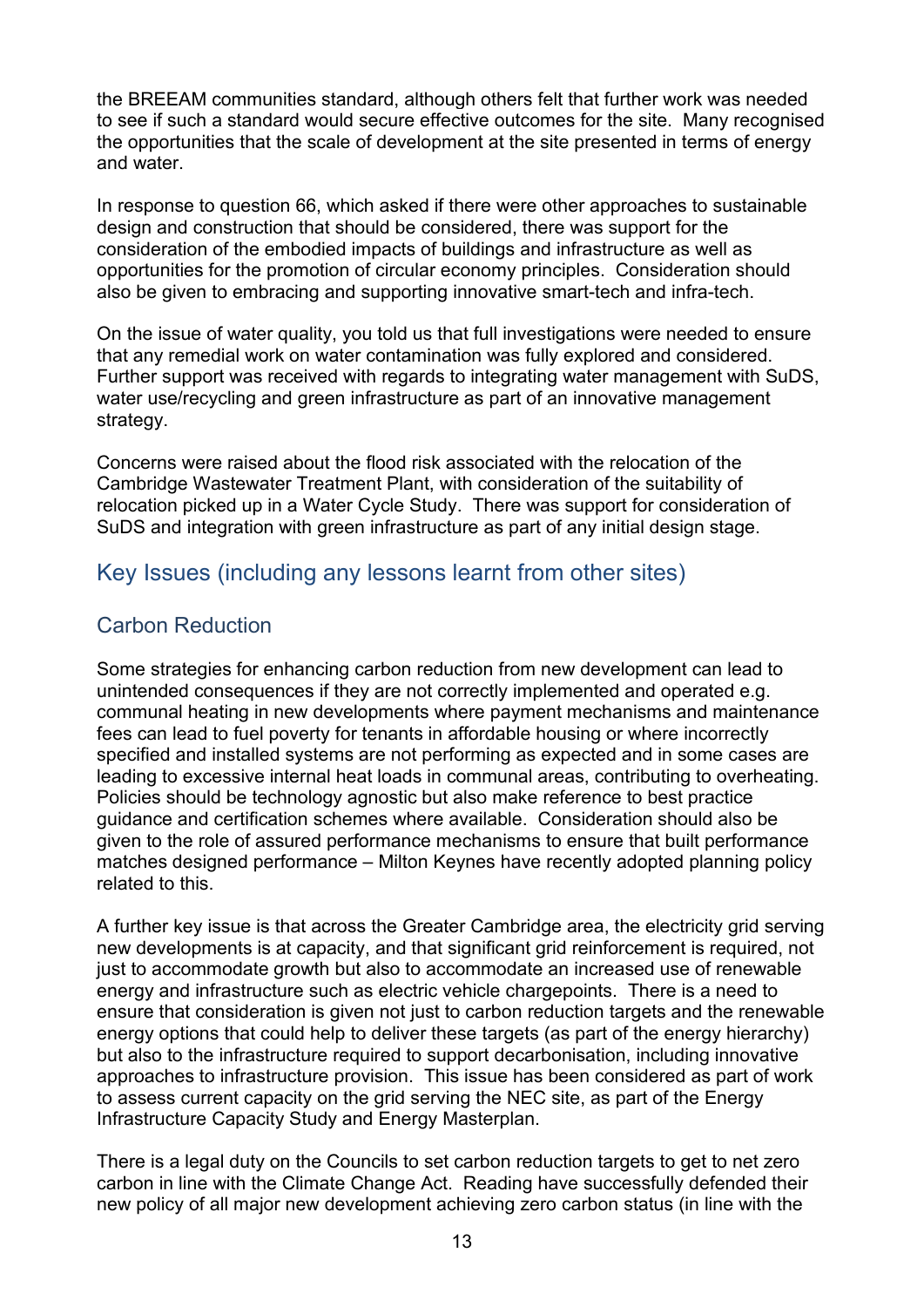requirements of the London Plan – 35% improvement on Part L 2013 plus carbon offsetting) at their Local Plan examination. This sets an interesting precedent for other local planning authorities to set carbon reduction targets beyond those suggested by the National Planning Policy Framework and Planning Practice Guidance. Indeed, Government have confirmed, in their response to the [Future Homes Standards](https://assets.publishing.service.gov.uk/government/uploads/system/uploads/attachment_data/file/953731/Government_response_to_Future_Homes_Standard_consultation.pdf)  [Consultation,](https://assets.publishing.service.gov.uk/government/uploads/system/uploads/attachment_data/file/953731/Government_response_to_Future_Homes_Standard_consultation.pdf) that local planning authorities can continue to use Local Plans to set energy standards for new homes that go beyond Building Regulations.

# <span id="page-13-0"></span>Water Supply

Greater Cambridge is one of the driest areas in the UK and identified as an area of serious water stress. Evidence in the Greater Cambridge Integrated Water Management Plan (IWMP) (2021) has shown that existing abstraction is causing environmental problems. As a result, future development cannot be supplied with water by increased abstraction from the chalk aquifer and must be met in other ways. One of these ways is through reduced usage (demand management) and therefore the Area Action Plan must ensure that any future development achieves high levels of water efficiency. The efficient use of an important resources such as water is key to sustainable development and adapting to climate change, which will affect rainfall and evaporation.

## <span id="page-13-1"></span>Water Quality

It is extremely important that appropriate water and sewage infrastructure is provided on the site in a phased and timely manner to serve the development. Also that the water quality of both water courses and groundwater is maintained and enhanced in the AAP area and downstream.

Any site which may be contaminated to some degree by virtue of its previous usage forms a potential risk to water quality, especially if redevelopment takes place. Developers should contact the Environment Agency at their earliest opportunity to discuss the need for historical information and site investigations to determine the degree of contamination, if any, of both soil and groundwater.

Water from the AAP site will naturally drain into the River Cam. The IWMP (2021) provides further information about water quality. Water quality is measured in relation to the Water Framework Directive (WFD) Classification (2019). The River Cam has an overall water body status of 'moderate', with the reasons identified for not achieving 'good' being physical modification and point source pollution. Abstraction which is causing low flows decreases the dilution of treated effluent and other pollutant sources leading to poor water quality, which can also be compounded by the impacts of climate change such as increased water temperatures. Objectives and measure for managing water quality in the Greater Cambridge area are set out in the Anglian River Basin Management Plan.

Development at North East Cambridge will need to demonstrate that it will not contribute to any deterioration in WFD status and where possible it will support measures to improve water quality. Opportunities to improve water quality associated with the new development include well-designed green / blue infrastructure which will not only contribute to improved water quality and habitat, but also provide wider benefits for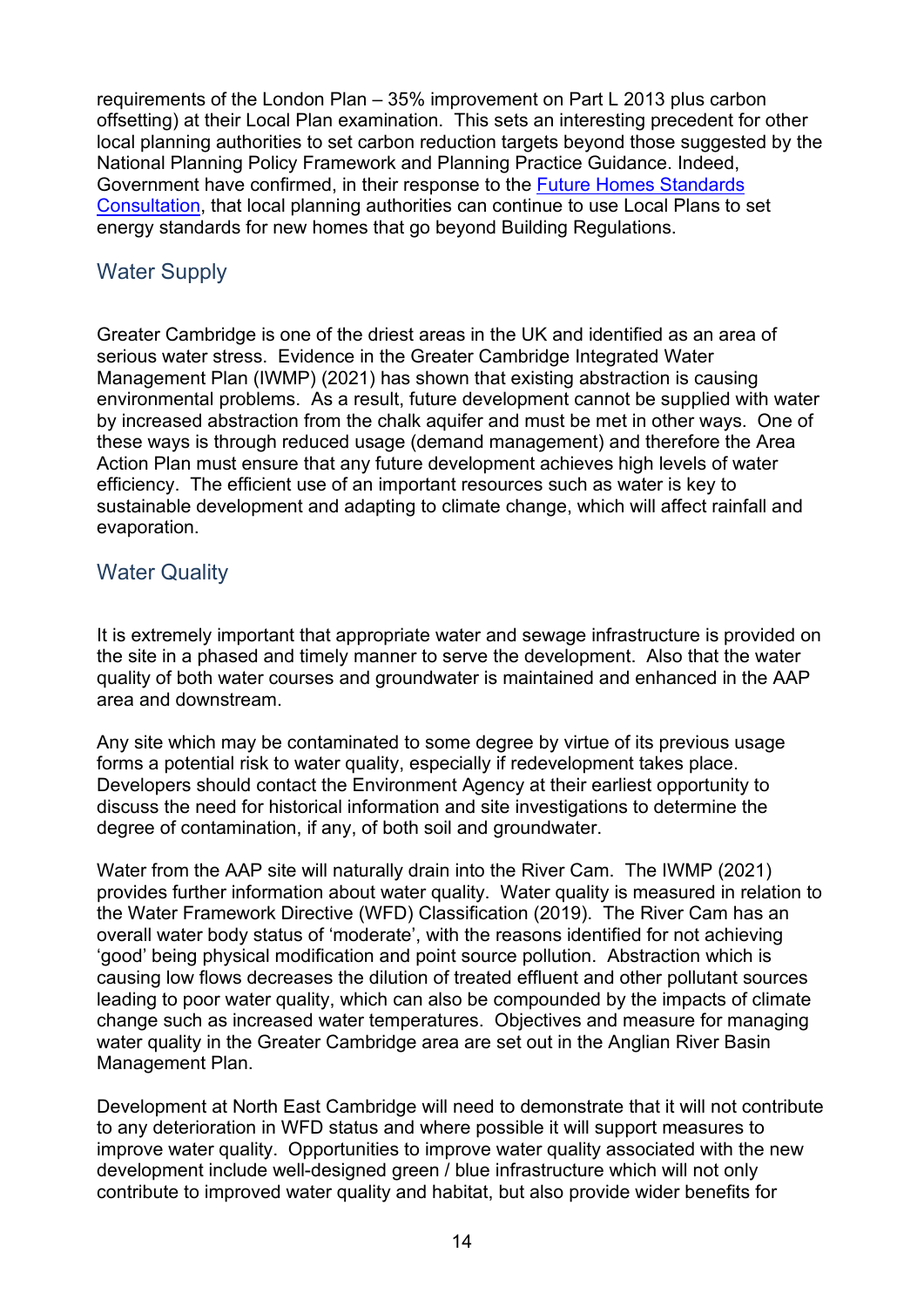wildlife and amenity. Sustainable drainage systems (SuDS) can help to filter water and control urban sources of pollution such as highways pollution which can help to improve water quality (also see section below on SuDS).

# <span id="page-14-0"></span>Flood Risk

The AAP needs to ensure that new development will not be affected by flooding from all sources including rivers, surface water, groundwater and sewers. Also that it does not cause flooding to occur elsewhere. Climate change must also be taken into account, as this is likely to increase the intensity and frequency of flooding events.

The Area Flood Risk Assessment (FRA) (2019) showed that the developable area is totally within the Environment Agency's Flood Zone 1 (low risk). There is some surface water (pluvial) flood risk, but the Assessment showed that this is confined to small local areas and could be mitigated through a carefully designed surface water management system, ground profiling and finished floor levels set to appropriate levels to avoid the areas of pluvial flood risk. The Assessment showed that groundwater levels are high at the site and there is a risk of groundwater flooding, although this is based upon mapping by the British Geological Survey based upon geological information and there are no recorded instances. The FRA states that this could be dealt with through onsite mitigation. The high groundwater level and potential contamination from previous and current uses of the site may have an effect on the type of surface water management that can be carried out at the site as infiltration may not be possible. However, this cannot be ruled out, and site-specific ground investigations will be necessary to define appropriate surface water management solutions.

The Level 1 Strategic Flood Risk Assessment for Greater Cambridge (2021) includes the most up-to-date flood mapping and does not show any significant changes to the maps in the FRA. The whole of the AAP area is in Flood Zone 1 and outside of the areas that would potentially be affected by climate change. There are parts of the site which have a risk of surface water flooding as was set out in the FRA.

# <span id="page-14-1"></span>Sustainable Drainage

In order to prevent flooding elsewhere as a result of the development, integrated water management, including the use of sustainable drainage systems (SuDS) is key. Water can be collected and re-used as an additional supply of non-potable water through rainwater harvesting systems. Water can also be channelled and collected in SuDS which mimic natural drainage, in order to prevent flooding. SuDS have multiple benefits: helping to slow down the flow of water and allowing infiltration (where possible) which prevents flooding; helping to filter water and improve water quality; and, also provide benefits for biodiversity and amenity within new developments.

The [Cambridgeshire Flood and Water Supplementary Planning Document](https://www.scambs.gov.uk/media/3313/cambridgeshire_flood_and_water_spd_reduced_size_08-11-16.pdf) (SPD) (2016) was prepared by the Lead Local Flood Authority in conjunction with the other Cambridgeshire local planning authorities and water management authorities. It was adopted by both Cambridge City Council and South Cambridgeshire District Council as a material consideration when considering planning applications. The SPD provides best practice guidance on the approach that should be taken to design new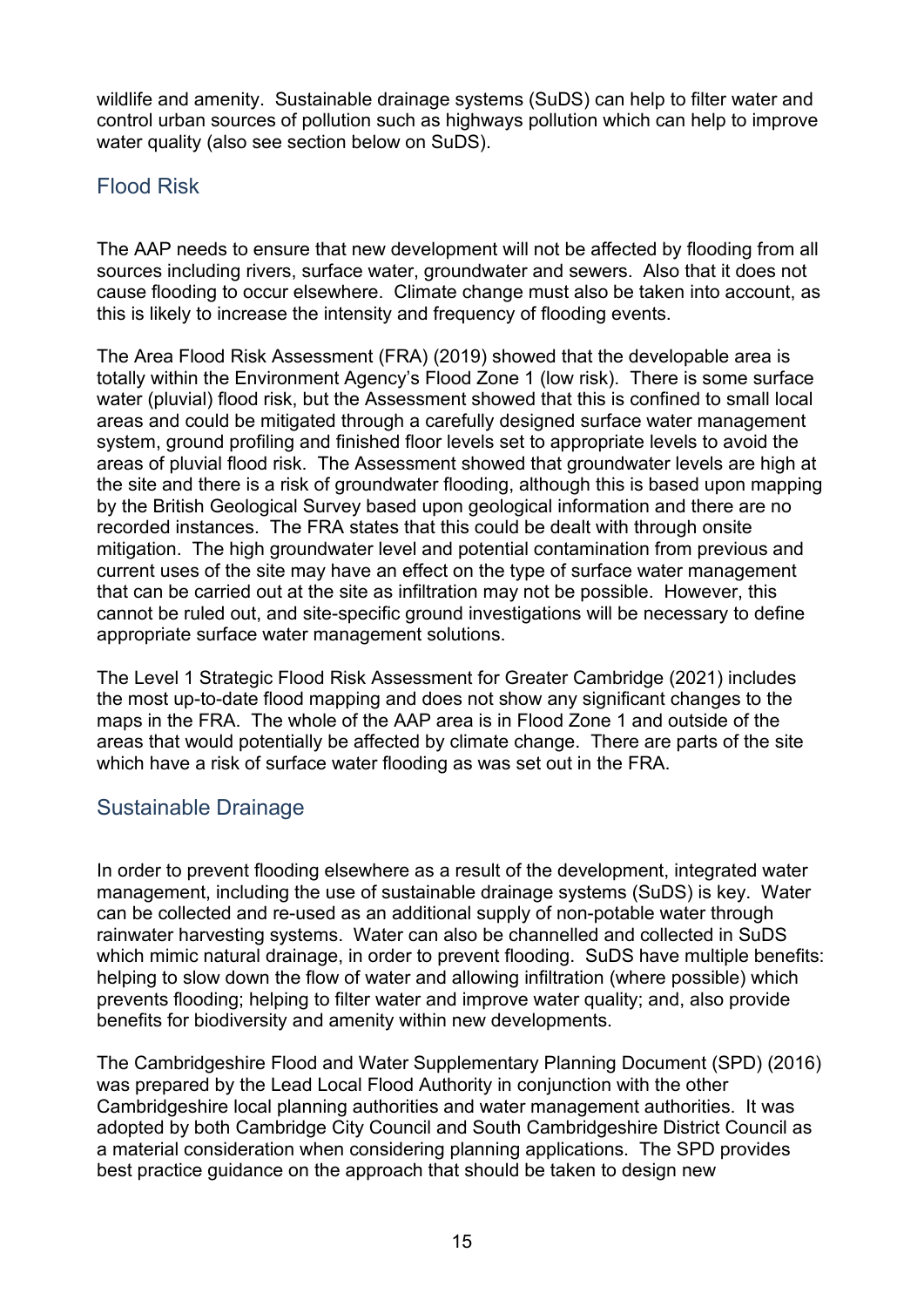developments to manage and mitigate flood risk and includes detailed guidance on sustainable drainage systems (SuDS).

There are many examples of successful SuDS schemes in Greater Cambridge. The CIRIA guidance ['Delivering better water management through the planning system'](https://www.gov.uk/guidance/local-planning-authorities-strategic-flood-risk-assessment) (2019) provides advice to planners on good practice when preparing plans and policies and provides case studies of good local plan policy and developments on the ground. The study uses several case-studies from Cambridge as examples of best practice. Policy 31: Integrated water management and the water cycle of the Cambridge Local Plan (2018) is identified as an example of good local policy. Clay Farm and North West Cambridge are included as case-studies in the document.

The Cambridge Northern Fringe East Surface water drainage space allocation for master planning (2019) sets out a number of recommendations for integrating sustainable drainage in the new development. It advises that between 10-15% of the overall development parcel should be allowed for sustainable drainage features at the masterplanning stage, although this is highly dependent on the nature of the sustainable drainage features employed and may be adjusted or not required in the detailed design (see also the section below on the Development Framework).

In addition the NEC AAP Surface Water Drainage Core Principles: Key Parameters (2021) provides further guidance on the type of SuDS that would be suitable at the site. This is clear that a SuDS scheme would need to be considered early in the design of the site and include both features on a plot level close to where the rain falls and a site-wide scheme across the whole of the AAP area. In particular it considers that there could be constraints to infiltration because of contamination but that lined SuDS features will be possible, and that pumped surface water outfalls should be minimised. It also recognises that SuDS can be provided within informal open space and should form an integral part of the open spaces to deliver additional biodiversity and amenity benefits. Guidance is provided on the further steps that will need to be taken by developers in consultation with the Councils to develop a successful SuDS scheme at the site.

#### <span id="page-15-0"></span>Other related Water Issues

#### Development Framework and Capacity

The North East Cambridge Typologies and Development Capacity Study sets out the broad land uses and development numbers for North East Cambridge. In total, the AAP area could deliver approximately 8,350 new homes, 15,000 new jobs whilst retaining the existing amount of industrial floorspace as part of a consolidation within Cowley Road Industrial Estate and Chesterton sidings. The Open Space Topic Paper identifies that the AAP area can provide the informal open space and children's play space requirements in line with the adopted Cambridge Local Plan standards. As part of this open space provision, SUDs design and features should be integrated within a landscape led masterplan to ensure effective integration whilst also allowing for the proper management and maintenance of these systems. Within each development parcel within the AAP area, a broad allowance of 10-15% of the gross area has been assumed for localised SuDs systems which is consistent with the Area Flood Risk Assessment (2020).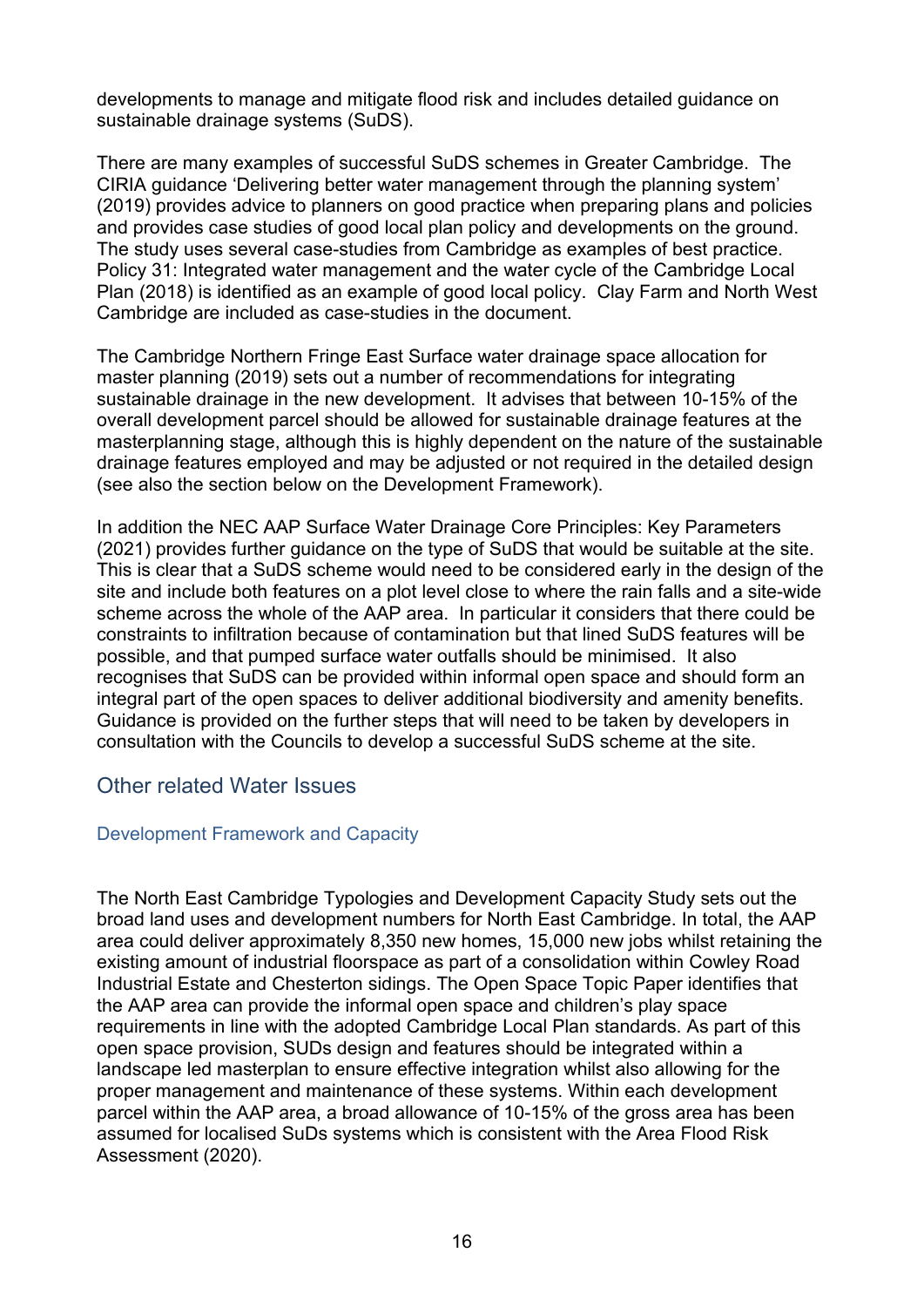#### Open Space and SUDs approach

The Cambridge SuDS Design and Adoption Guide notes that development that includes a substantial area of public open space can incorporate SuDS schemes and sets out examples of how this can be achieved. There is also an opportunity for open spaces in new developments to replicate the water meadows found in the centre of Cambridge and to enhance biodiversity provision within SuDS.

#### Land Contamination

It will be important to ensure that in terms of flood risk and drainage, consideration is given to any contaminated land issues on the AAP site. An Environmental Health Topic Paper has been produced which considers the land contamination at a high level across North East Cambridge. A stage one desk top assessment has been undertaken which concludes that further invasive surveys need to be concluded before a full understanding of what contaminants are currently in the ground.

#### Delivery of water related infrastructure

The IDP will identify specific projects that have been costed and phased to assist with the delivery of NEC. The River Cam corridor improvements as set out in the Green Infrastructure Opportunities Mapping are one such project. This project has been identified in order to address water quality issues and bankside habitats for the River Cam. The Improvements to the chalk streams including enhanced management practices, improving water levels, better managing flow and reducing abstraction where possible as set out in the Green Infrastructure Opportunities Mapping has also been identified in the IDP. Other network improvements for capacity increase are the responsibility of the utility provider so will not form an infrastructure cost associated with development directly.

# <span id="page-16-0"></span>Preferred Approach in Draft Area Action Plan July 2020

This section sets out the policies that were included in the Draft AAP and the reasons for selecting them at the time.

#### <span id="page-16-1"></span>Policy 2: Designing for the climate emergency

Development of a wider climate change and sustainable construction policy was suggested in the Issues and Options 2019. As part of the draft plan published for consultation in July 2020, the policy included the following approach:

- o **Construction standards for non-residential and mixed-use buildings**
- o **Adaptation to climate change** to ensure that the district is climate proofed, not just in terms of buildings but also the spaces around buildings and the infrastructure required to serve the development. Consideration should be given to a range of climate risks, including flood risk, overheating and water availability. In order to minimise the risk of overheating, all development must apply the cooling hierarchy as follows:
	- Reducing internal heat generation through energy-efficient design;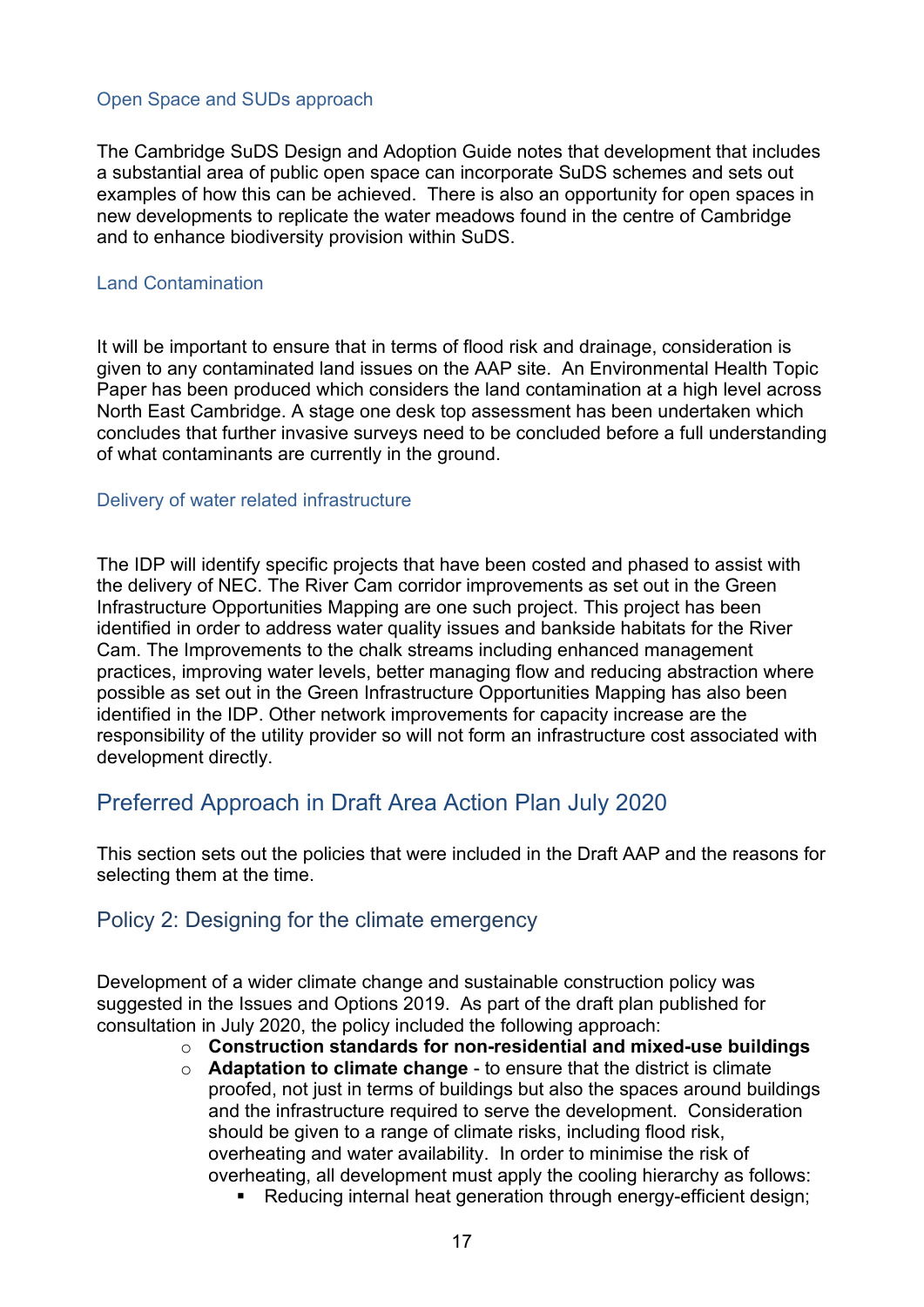- Reducing the amount of heat entering a building in summer through measures such as orientation, shading, albedo, fenestration, insulation and green roofs and cool materials. All flat roofs should be green or brown roofs:
- Managing heat within the building, e.g. through use of thermal mass and consideration of window sizes;
- **Passive ventilation:**
- Mechanical ventilation;

 Only then considering cooling systems (using low carbon options). Overheating analysis must be undertaken using the latest CIBSE overheating standards, and include consideration of future climate scenarios using 2050 Prometheus weather data[3.](#page-17-0)

- o **Carbon reduction –** to ensure that development at NEC is on a clear pathway to support the delivery of net zero carbon by 2050. Consideration should be given to carbon emissions associated with operational energy and construction, including materials, as well as wider emissions, for example those associated with transport.
- o **Water management –** to ensure that development includes high levels of water efficiency in order to respond to the water stress facing Greater Cambridge, and to ensure that development takes an integrated approach to water management.
- o **Site waste management –** to ensure that all new development is designed to reduce construction waste and integrate the principle of designing for deconstruction, and to make it easier for occupants to maximise levels of recycling and reducing waste sent to landfill with reference to the RECAP Waste Management Design Guide.
- o **Use of materials –** All major new development should take into consideration the embodied carbon associated with materials using the RICS Whole Life Carbon<sup>[4](#page-17-1)</sup> approach or successor documents. Development should be designed to maximise resource efficiency and identify, source and use environmentally and socially responsible materials, giving consideration to circular economy principles and design for deconstruction.
- o **Wider approaches to sustainable design and construction**  including food growing; biodiversity and ecology; environmental health considerations; transport, mobility and access; health and well-being; culture, heritage and the quality of built form including efficient use of land.
- o **Futureproofing –** all development, particularly that being brought forward at the early phases of NEC, must consider how the scheme can be futureproofed to enable future occupiers to easily retrofit or upgrade buildings and/or infrastructure in the future to enable achievement of net zero carbon development.
- o Flood risk and sustainable drainage to be considered as part of a separate policy.
- o Requirements related to electric vehicle charging infrastructure to support the transition to low emissions vehicles – some of this will get picked up by future Building Regulations, but we will need to consider whether there will be instances where we will need to set requirements e.g. multi-storey car

<span id="page-17-0"></span><sup>3</sup> <http://emps.exeter.ac.uk/engineering/research/cee/research/prometheus/>

<span id="page-17-1"></span><sup>4</sup> RICS Whole Life Carbon Assessment for the Built Environment professional statement 2017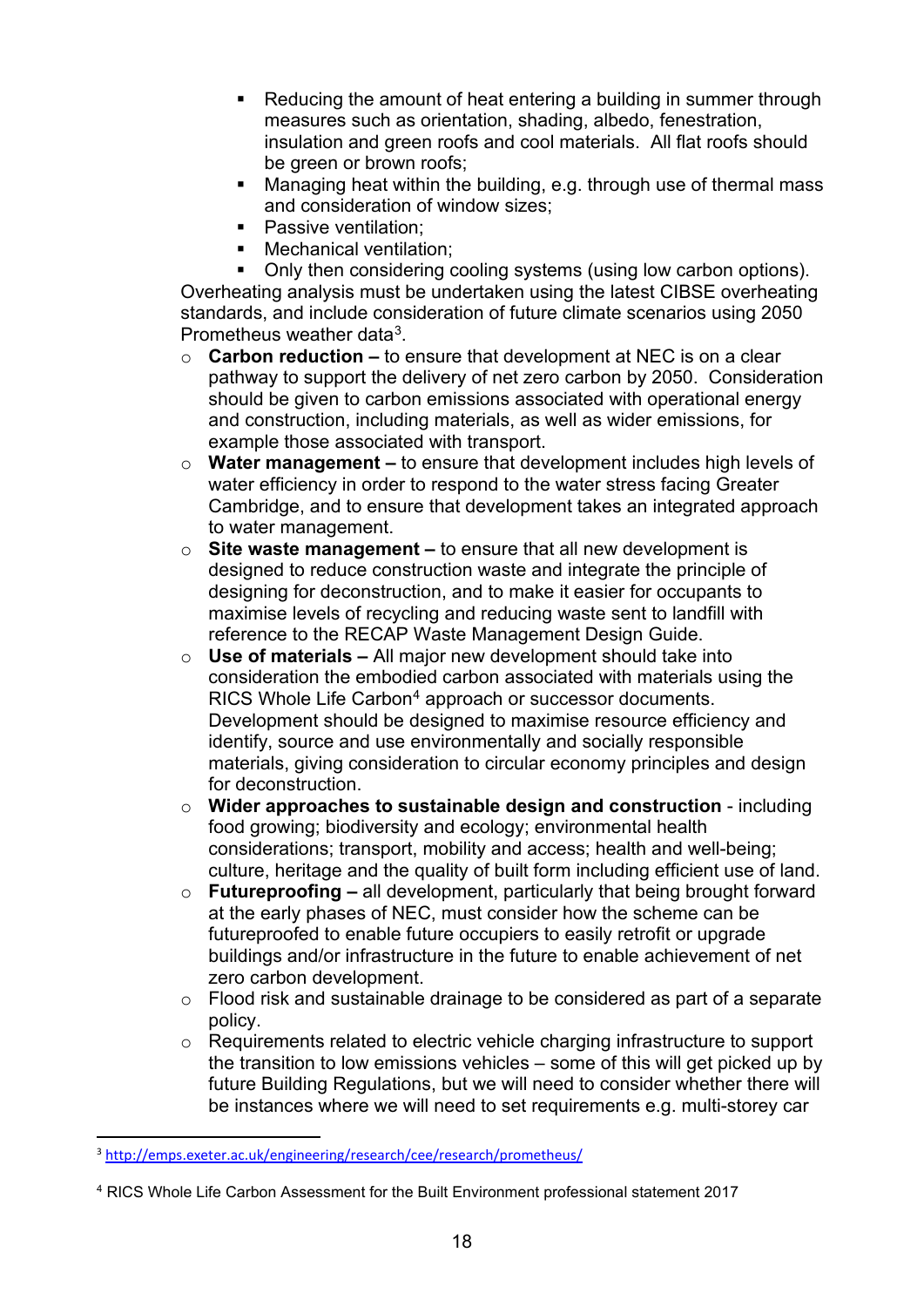parks or car barns serving multiple buildings and also the need to ensure electric vehicle charge points are integrated into landscaping proposals where surface parking is provided, for example through the provision of electric vehicle charge points integrated into street furniture such as lampposts. There may also be a need to consider an approach for encouraging a switch to low emissions Heavy Goods Vehicles in the area e.g. role of hydrogen. These issues will be picked up as part of the Connectivity chapter of the Area Action Plan.

## <span id="page-18-0"></span>Policy 3: Energy and associated infrastructure

In order to support the transition to net zero carbon and deliver energy efficiency, a site wide approach to energy and associated infrastructure should be investigated and, where feasible and viable, implemented.

## <span id="page-18-1"></span>Policy 4a: Water efficiency

- All new residential developments must achieve, as a minimum, water efficiency equivalent to 110 litres/person/day moving towards a target of water use of no more than 80 litres/person/day giving consideration to rainwater harvesting and/or water recycling.
- Proposals for non-residential development must achieve 5 BREEAM credits for water use (Wat 01), unless it can be demonstrated that such provision in not technically or economically viable.

### <span id="page-18-2"></span>Policy 4b: Water quality and ensuring supply

A Water Quality Risk Assessment will be required and secured through a planning obligation to identify foul sewage, surface water and groundwater on surface and groundwater systems and consider appropriate avoidance measures before incorporating appropriate mitigation measures including works to the First Public Drain where necessary.

The Councils will expect developers to demonstrate that all proposed development will be served by an adequate supply of water, appropriate sewerage infrastructure and that there is sufficient sewage treatment capacity to ensure that there is no deterioration of water quality.

Prior to commencement of development the potential for contaminated land (both human health and controlled waters) shall be comprehensively characterised, investigated and risk assessed including the consideration of remediation as necessary having regard to the proposed end uses.

### <span id="page-18-3"></span>Policy 4c: Flood Risk and Sustainable Drainage

All development proposals will be permitted providing it is demonstrated that:

a. the peak rate of run-off over the lifetime of the development achieves greenfield run-off rates. If this cannot be technically achieved, then the limiting discharge should be 2 litres per second per hectare for all events up to the 100-year return period event;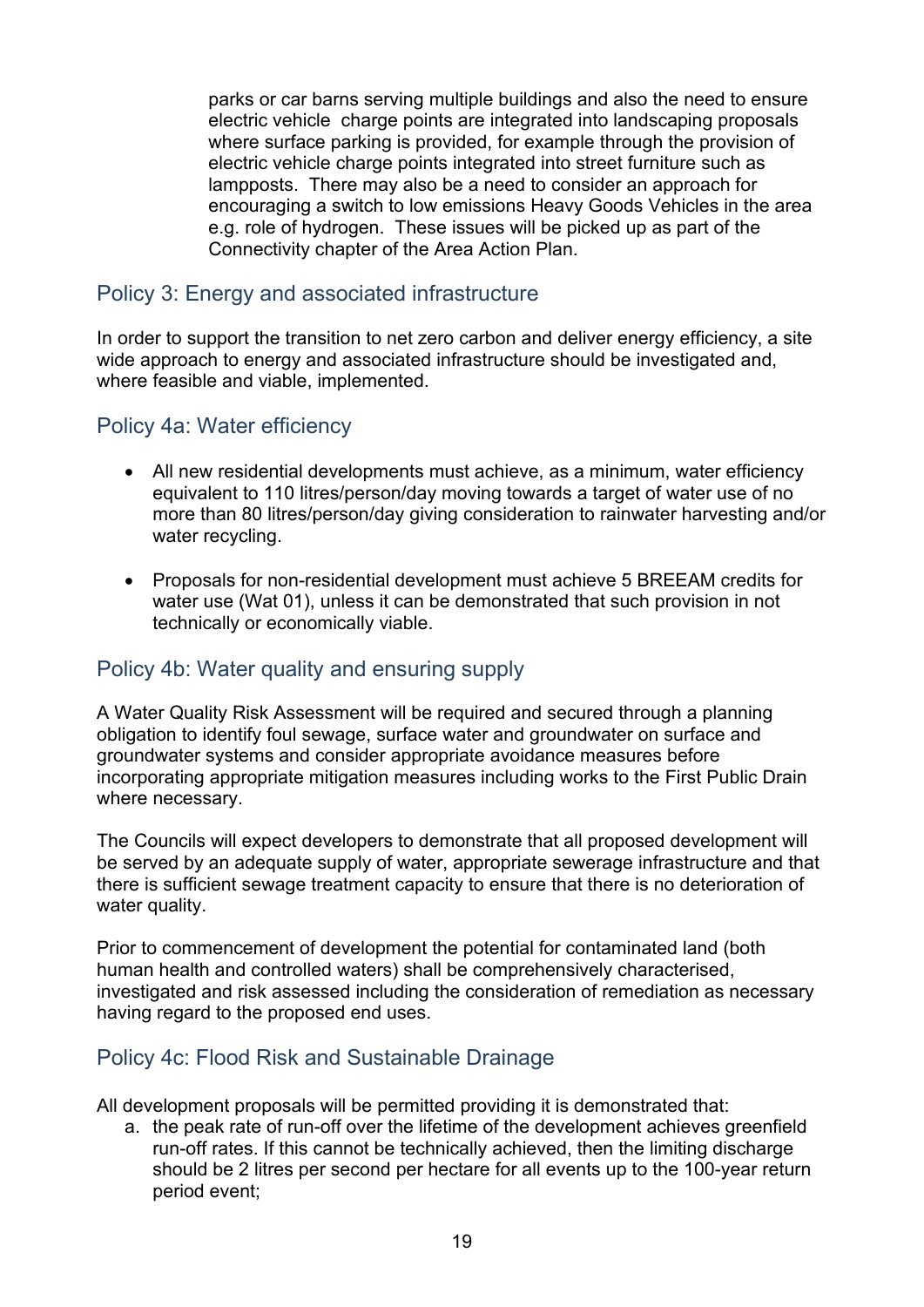- b. the development is designed so that the flooding of property in and adjacent to the development would not occur for a 1 in 100-year event, plus an allowance for climate change and in the event of local drainage system failure;
- c. the discharge locations have the capacity to receive all foul and surface water flows from the development, including discharge by infiltration, into water bodies and sewers;
- d. there is a management and maintenance plan for the lifetime of the development, which shall include the arrangements for adoption by any public authority or statutory undertaker and any other arrangements to secure the operation of the scheme throughout its lifetime; and
- e. where reasonably practical, the destination of the discharge complies with the following priority order:
	- 1. Water reuse and brown water harvesting;
	- 2. To ground via infiltration (where reasonable and practical);
	- 3. To a water body; and lastly
	- 4. To a surface water sewer

Discharge to a foul water or combined sewer will be unacceptable.

Development proposals will be required to carry out a Strategic Flood Risk Assessment following the principles of the National Planning Policy Framework (2019). In addition, proposals will be supported for an undeveloped site:

- f. if it is not located within the Environment Agency's flood zone 3b, unless it is a water-compatible development and does not increase flood risk elsewhere by either displacement of flood water or interruption of flood flow routes and employs flood resilient and resistant construction, including appropriate boundary treatment and has a safe means of evacuation; and
- g. if it is not located within the Environment Agency's flood zone 3a, unless it is a water compatible development or minor development when the principles in a) and b) above apply; and
	- 1. it is located within the Environment Agency's flood zone 2 or a surface water wetspot and employs flood resilient and resistant construction as appropriate; and
	- 2. floor levels are 300mm above the 1-in-100-years flood level, plus an allowance for climate change where appropriate and/or 300mm above adjacent highway levels where appropriate.

To minimise the risk of flooding in North East Cambridge all development will be required to implement a Sustainable Drainage System (SuDS) in accordance with the Cambridgeshire Flood and Water SPD. Development will be permitted provided that:

- h. surface water is managed close to its source and on the surface where reasonably practicable to do so;
- i. priority is given to the use of environmental improvements, with SuDS naturalised to enhance green and blue infrastructure;
- j. water is seen as a resource and is re-used where practicable, offsetting potable water demand, and that a water sensitive approach including impacts of climate change are considered in the design of the development;
- k. the features that manage surface water are commensurate with the design of the development in terms of size, form and materials and make an active contribution to placemaking;
- l. Surface water management features are multi-functional where possible;
- m. Any flat roof provides an element of green or brown roof;
- n. There is no discharge from the developed site for rainfall depths up to 5 mm of any rainfall event.

Adopted SuDS schemes will be discounted from formal open space calculations.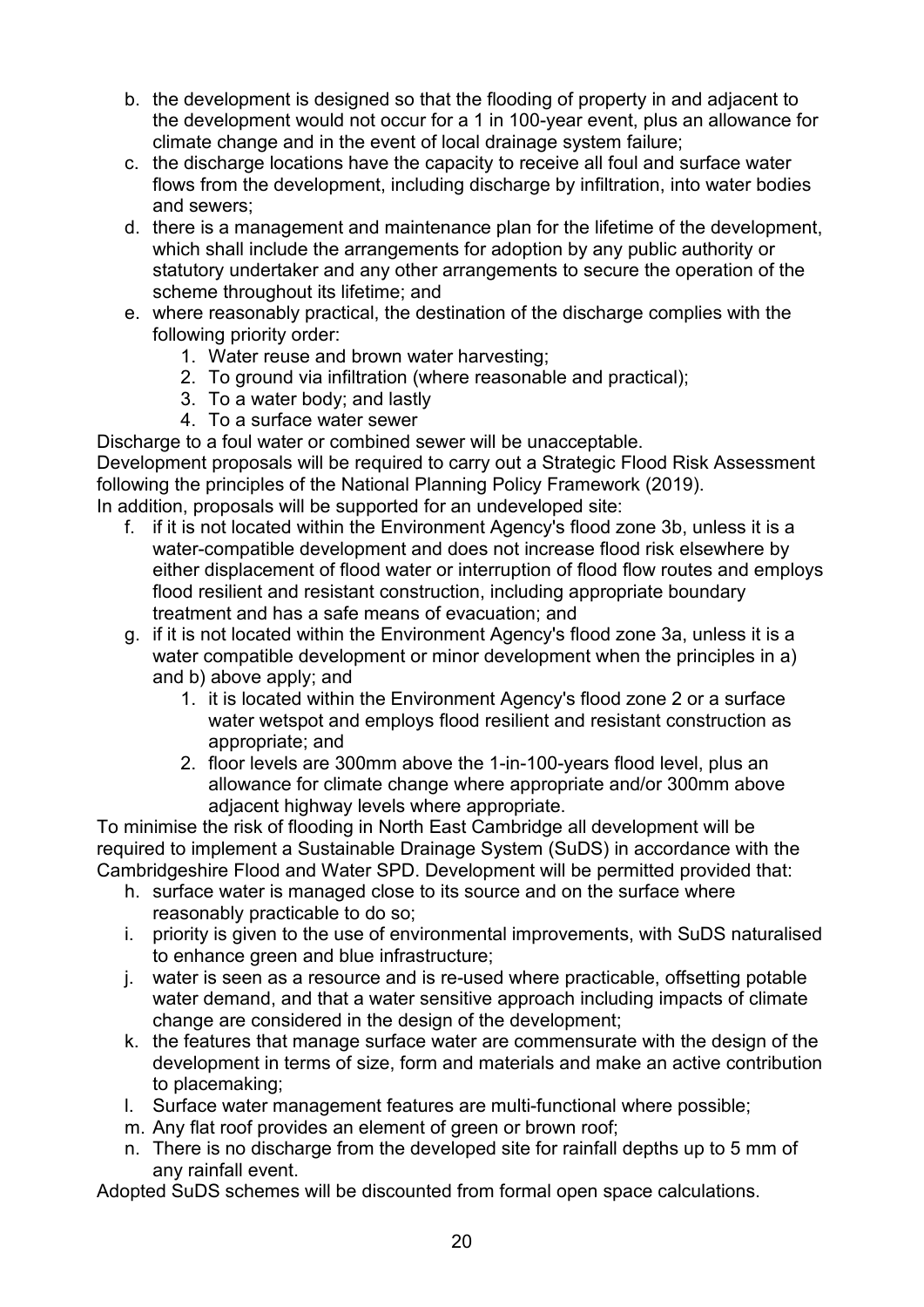# <span id="page-20-0"></span>Reasons for selecting preferred approach for the Draft Plan stage

## <span id="page-20-1"></span>Responding to the climate emergency/sustainable design and construction

With regards to wider approaches to sustainable design and construction and responding to the challenges posed by our changing climate, it was proposed to carry forward the options consulted on as part of question 63. Some of these elements included within the policy are those that the councils are required by law to include in its local plans. For example, the Planning Act (2008) places a legal duty on all local planning authorities to include climate change adaptation policies in their plans. Other elements are supported by the National Planning Policy Framework, which, at paragraph 153, places a duty on local planning authorities to adopt "a proactive approach to mitigating and adapting to climate change, taking into account the long-term implications for flood risk, coastal change, water supply, biodiversity and landscapes, and the risk of overheating from rising temperatures".

The options outlined in the recommendations for policy development would help to ensure that development of North East Cambridge mitigates its climate impacts in terms of reducing emissions, as well as ensuring that the site is capable of adapting to our future climate.

In terms of construction standards for new non-residential development, as per the option outlined in the 2019 Issues and Options Report, BREEAM excellent was recommended as the minimum construction standard, in line with adopted policy for the rest of Cambridge, as set out in the 2018 Cambridge Local Plan. Subject to further work, it was also suggested that the policy contains and aspiration for at least one of the non-residential buildings at the site could target the BREEAM outstanding target, which would have been in keeping with the vision of the site being a place for innovative living and working. BREEAM outstanding represents innovation, with less than 1% of the UK's new non-domestic floorspace achieving this standard. BREEAM 'excellent' still represents best practice, being equivalent to the performance of the top 10% of UK new non-domestic floorspace. This would build on the approach being taken on other sites in Cambridge, for example at the University of Cambridge's West Cambridge site, where there is a commitment as part of the outline application for the site for 2 buildings to achieve 'outstanding' status. The precise number of buildings that could achieve this standard would be considered as part of the Viability work for NEC.

While the focus of policy is on BREEAM certification, the policy was also be supportive of alternative sustainable construction standards for both non-residential and residential development. For example, the Passivhaus standard can be applied to non-residential as well as residential schemes.

### <span id="page-20-2"></span>Energy and associated infrastructure

The preferred approach to carbon reduction was to develop policy that will ensure that development at NEC supports the transition to net zero carbon, supported by the Greater Cambridge Local Plan Net Zero Carbon Evidence Base. Consideration was given to including Cambridge City Council's current policy requirement for a 19% improvement in emissions compared to Part L of the Building Regulations, which is in keeping with national planning policy. Alternatively, carbon reduction could be left to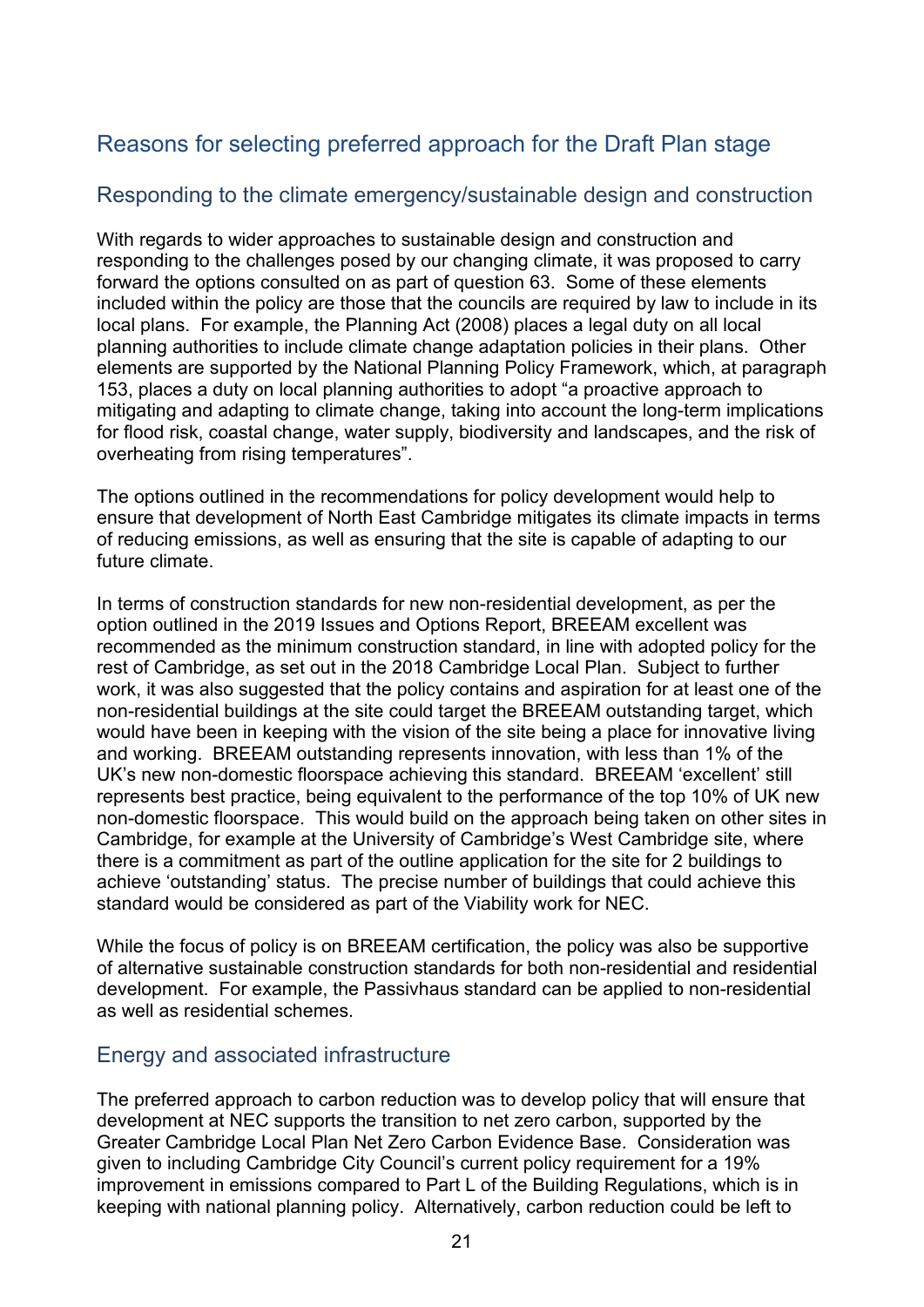Building Regulations, although this approach would only consider energy use in buildings and not the wider emissions reduction that is required to get to net zero carbon by 2050. However, footnote 48 of the NPPF requires planning policies to be in line with the objectives and provisions of the Climate Change Act 2008, which requires the UK to achieve net zero carbon status by 2050. To only require a 19% improvement on current 2013 Building Regulations would not be in line with the objectives and provisions of the Climate Change Act. For the Councils to achieve this legally binding target, urgent action is needed to address the carbon emissions associated with new development and the planning system has a clear role to play in this, in line with the requirements of Section 182 of the Planning Act (2008). In addition, future changes to Part L of the Building Regulations will mean that assessing a 19% reduction in emissions compared to Part L 2013 will become increasingly difficult to determine.

In light of the legal obligations, it was considered that it is important that the North East Cambridge Area Action Plan should help to put new development in the area on a clear pathway towards net zero carbon by 2050. Further work was required to identify what future targets would look like, and this was being developed in the form of the Greater Cambridge Local Plan Net Zero Carbon evidence base, which would inform future stages in the AAP process.

With regards to renewable energy provision, in light of the opportunities that the redevelopment of the NEC site presents for site wide approaches to energy, and in light of the support for this approach at Issues and Options, policy would promote the development of such an approach, supported by the commissioning of a Site Wide Energy and Infrastructure Study and Energy Masterplan. This would help to identify at an early stage the level of energy infrastructure required to support the development of NEC, taking a proactive approach to assessing the energy requirements of the site in order to ensure that infrastructure constraints do not delay development from coming forward. This approach is in keeping with paragraph 155 of the NPPF, which states that: To help increase the use and supply of renewable and low carbon energy and heat, plans should:

a) provide a positive strategy for energy from these sources, that maximises the potential for suitable development, while ensuring that adverse impacts are addressed satisfactorily (including cumulative landscape and visual impacts);

b) consider identifying suitable areas for renewable and low carbon energy sources, and supporting infrastructure, where this would help secure their development; and c) identify opportunities for development to draw its energy supply from decentralised, renewable or low carbon energy supply systems and for co-locating potential heat customers and suppliers.

# <span id="page-21-0"></span>Water efficiency (Policy 4a)

In terms of water efficiency, due to the levels of water stress facing Cambridge, the policy in the draft AAP required use of the national technical standard of 110 litres/person/day for all new residential development, and 5 BREEAM credits for nonresidential development (Wat 01) which is the maximum level of water efficiency. However, these targets alone may not be sufficient to secure long term sustainability of water supply, and it was noted that in their response to the 2019 Issues and Options consultation, Cambridge Water reiterated their support for the setting of an 80 litre/person/day standard for all residential development at the site. It was considered that the site could represent an opportunity for a site wide approach to water reuse as part of an integrated approach to water management, and therefore the policy also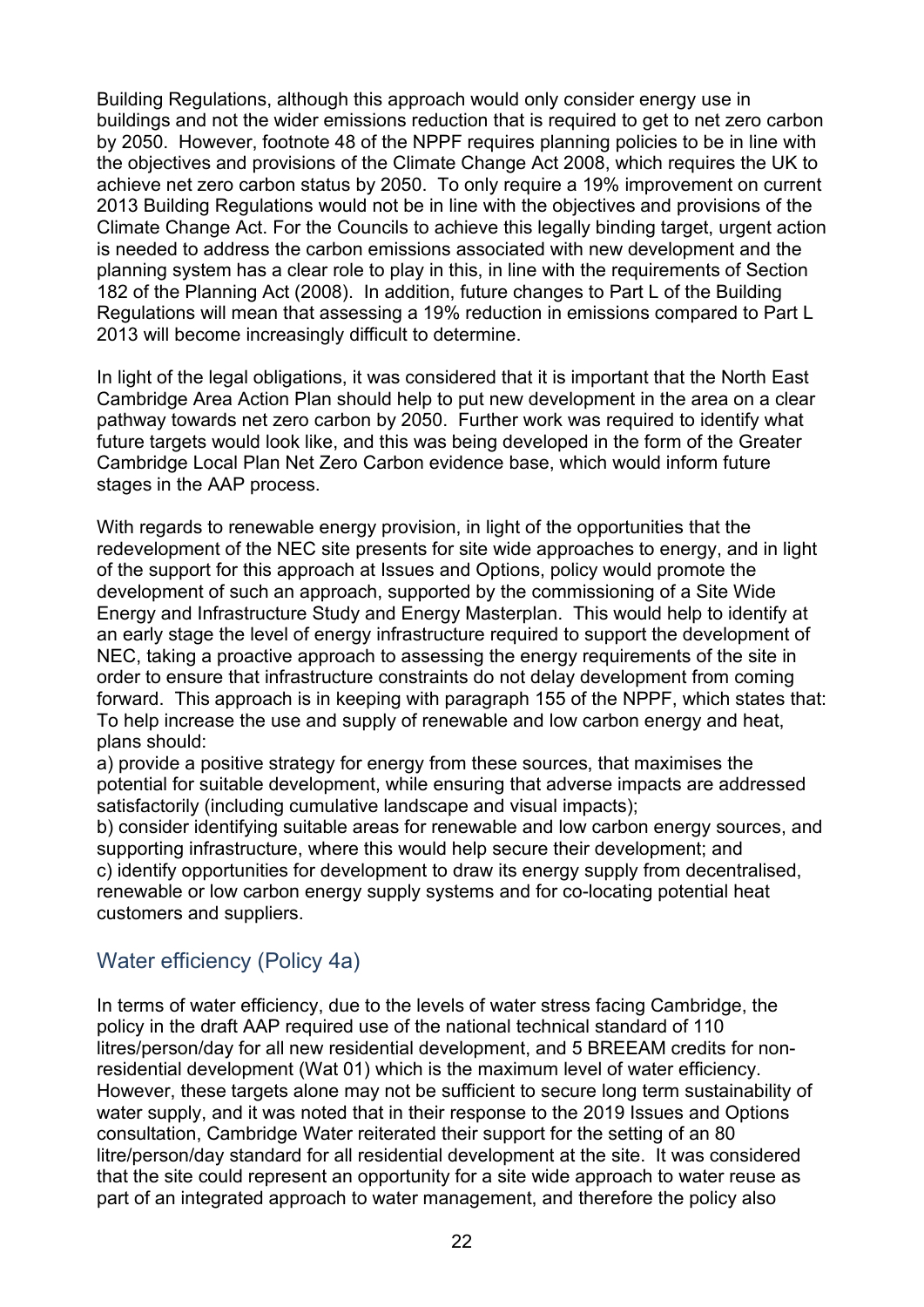referred to moving towards a target of water use of no more than 80 litres/person/day giving consideration to rainwater harvesting and/or water recycling.

# <span id="page-22-0"></span>Water quality (policy 4b)

The policy in the draft AAP recognised that the maintenance and enhancement of water quality of both water courses and groundwater within North East Cambridge is imperative. Not only can these be an important source for water supply, but they can also provide a valuable general amenity, biodiversity and recreational resource. The majority of North East Cambridge falls within a medium category for groundwater vulnerability. This means that the area offers some groundwater protection. The Environment Agency publication 'Policy and Practice for the Protection of Groundwater' provides useful information and guidance on the risks to groundwater quality. It also explains the concepts of source and resource protection. Any site which may be contaminated to some degree by virtue of its previous usage forms a potential risk to water quality, especially if redevelopment takes place. Any developers of sites which fall into this category should contact the Environment Agency at their earliest opportunity to discuss the need for historical information and site investigations to determine the degree of contamination, if any, of both soil and groundwater.

Although the River Cam is not within the Area Action Plan boundary the river catchment does cover the Area Action Plan. There is over-abstraction from the aquifer within the catchment of the River Cam. Water is abstracted primarily to supply homes and businesses but also as part of an 'augmentation scheme' in which Cambridge Water abstracts from the aquifer, to pump into the rivers to ensure they 'run'. There is also seasonal abstraction for agricultural purposes. Much of the water extraction takes place up stream of the River Cam from the Area Action Plan area, in particular from the chalk streams which feed the river, and which have an impact on flow.

The River Cam is experiencing a very low flow rate, where the majority of the water volume is outflow from the Waste Water Treatment Plant. Water pollution from both point of source and diffused pollution continue at the same rate, but if the river volume is low and moving slowly, the impact in terms of nitrification, algal bloom, deoxygenation and siltation is greater. The previous and current uses of the site indicate that ground contamination is likely to be an issue. Although this is not a flood risk issue, it will have an impact on the type of surface water management regime that should be utilised by any development proposal.

The policy in the draft AAP was clear that adequate site investigations will need to be undertaken to determine the level of contamination, locations and level of risk. This will define appropriate surface water management solutions. Sustainable drainage systems (SuDS) can be used effectively in areas of contaminated land as they are not limited to infiltration devices. Features such as ponds, swales and rain gardens can be lined to prevent the mobilisation of contaminants and purification can be attained through reed planting and other water-based planting.

# <span id="page-22-1"></span>Flood Risk (Policy 4c)

The policy in the draft AAP was comprehensive and based upon adopted policies in the Cambridge and South Cambridgeshire Local Plans and the principles in the National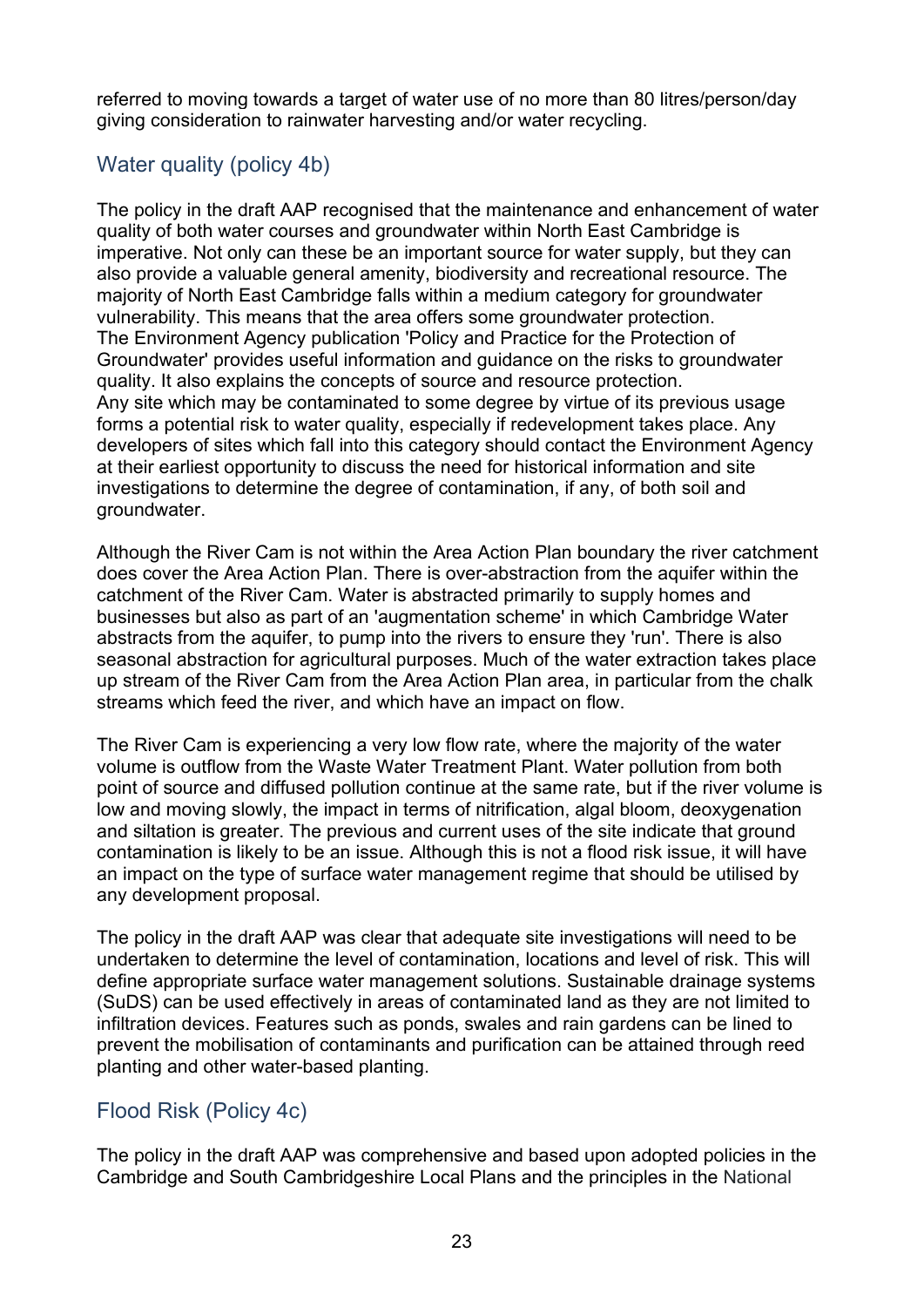Planning Policy Framework and the National Planning Practice Guidance which encourage Local Authorities to have a proactive approach in managing flood risk.

Flood risk is generally assessed on the basis of the potential source of flooding, with fluvial (river), pluvial (surface water), groundwater, sewers and reservoirs being the main potential sources. The North East Cambridge Area Flood Risk Assessment 2019 provided evidence to determine this.

Development may increase the flood risk downstream unless an adequately designed surface water management scheme is incorporated into the proposals. The policy set out the requirements for levels of permitted surface runoff, the priority order for the destination of discharge and the requirements for SuDS on site taking into account best practice.

The redevelopment of the site may offer an opportunity to improve the current situation where the majority of existing office and industrial developments do not meet current drainage standards, which have been significantly improved since these buildings were developed, and are discharging greater flows than would have been, prior to the site being developed.

SuDS have long been promoted by local authorities as a sustainable way of reducing run-off to greenfield rates, where workable. The Councils' preferred approach is to manage run-off through surface water attenuation, such as open swales which give an opportunity for flood attenuation by storing and slowly conveying runoff flow to downstream discharge points or infiltrating it into the ground, depending on soil and groundwater conditions. The policy also set out that land used for SuDS will be discounted from formal open space calculations to ensure the functionally of the SuDS system does not reduce the amount of useable formal open space provided on-site.

# <span id="page-23-0"></span>Findings of the Sustainability Appraisal of the Draft Plan 2020

With regards to policy 2, the SA noted significant positive effects in relation to SA objective 3 as the policy set out that the principles of sustainable design and construction must be clearly integrated into the design of NEC. All development proposals shall be accompanied by a Sustainability Statement which will outline water management and adaptation to climate change. Furthermore, development must be designed to maximise resource efficiency and identify, source and use environmentally and socially responsible materials, the development must include high levels of water efficiency to reduce water stress.

Significant positive effects were also expected against SA objectives 7 (greenhouse gas emissions) and 8 (climate change resilience) as the policy outlines how development in NEC will need to support the transition to a net zero carbon society. Consideration must be given to carbon emissions associated with operational energy and construction, including materials and wider emissions such as those associated with transport. Development must also be supported by decentralised renewable and low carbon energy combined with smart approaches to energy infrastructure including energy storage. The policy also outlines that the district must ensure it builds resilience to climate change through green infrastructure and considering the wide range of climate risks. Therefore, building resilience to and reducing the area's vulnerability to climate change is addressed through this policy.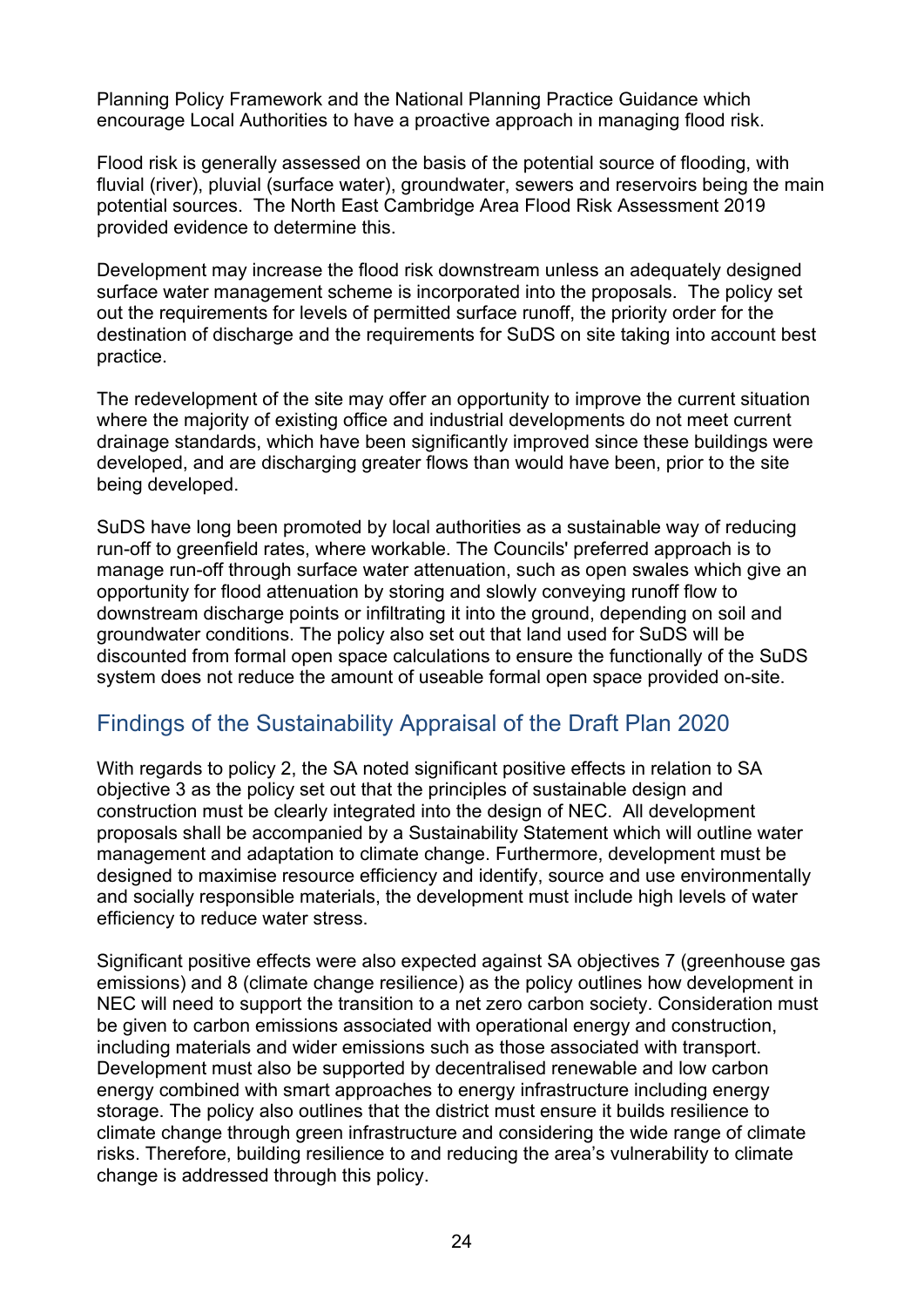Minor positive effects were expected against SA objectives 2 (air quality and pollution), 4 (protected habitats and species), 5 (biodiversity), 6 (landscape and townscape), 9 (health and wellbeing), 10 (open space), 12 (equality), 14 (economy) and 16 (sustainable travel) as this policy aims to reduce carbon emissions, which will likely have a positive effect on air pollution due to disincentivising use of private vehicles, incorporate green infrastructure, which could include green spaces around the development which increases health and wellbeing, access to green space and wildlife habitats, and consider transport, mobility and access. In addition, the incorporation of green infrastructure could improve the public realm thereby enhancing the townscape of the area. All of which will improve the adaptability of the local economy to a net zero carbon society.

Regarding policy 3, significant positive effects were expected against SA objective 7 (greenhouse gas emissions) as this policy outlines how development will be delivered in line with the Site Wide Energy and Infrastructure Study and Energy Masterplan. The aim of the study and masterplan is to support the energy demands of the development and the transition to net zero carbon, considering energy use in buildings and transportation thereby reducing the development's contribution to climate change. Development of the energy masterplan will help to identify opportunities for decentralised energy including district energy systems. Minor positive effects are expected against SA objective 2 (air quality and pollution) as the promotion of innovative smart energy that reduces carbon emissions will also help to reduce air pollution resulting from burning of fossil fuels. Uncertainty is attached to each positive effect as it is not clear what the outcomes of the Site Wide Energy and Infrastructure Study and Energy Masterplan will require. The SA did recommend that additional text be added to promote local energy communities and local collaboration to encourage community ownership of any decentralised energy network opportunities, and that specific reference to achieving net zero carbon and energy efficiency be added to the policy. These amendments have been incorporated into the policy and supporting text.

For policy 4a, Significant positive effects were also expected against SA objective 3 (water) as this policy states that all new residential development must achieve, as a minimum, water efficiency equivalent to 110 litres/person/day. Also, proposals for nonresidential development must achieve 5 BREEAM credits for water use. Consideration should also be given to community scale approaches to water, taking an integrated approach to water management. Minor positive effects were expected against SA objective 8 (climate change resilience) as improving water efficiency will help adapt to lower water availability, which is likely to occur as a result of climate change. For policy 4b, significant positive effects were expected against SA objective 3 (water) as overall the policy sought to improve the water environment of NEC. Minor positive effects were also expected for SA objective 2 (air quality and pollution) as the policy required investigation and potential remediation of contaminated land.

As for policy 4c, the preferred approach was expected to have a minor positive effect on SA objective 3 (water) as the policy aimed to protect future development from flooding, which would protect the water environment. The policy required that certain thresholds be met for developing on existing development sites, such as a need for peak rate of run-off over the lifetime to achieve greenfield run-off rates. Where this is not possible, discharge of no more than 2 litres per second per hectare for all events up to the 100 year period event would be required. Furthermore, the policy included conditions depending on the Environment Agency's (EA) Flood Zone rating for undeveloped sites. If a site is in the EA Flood Zone 3b it must be a water-compatible development and not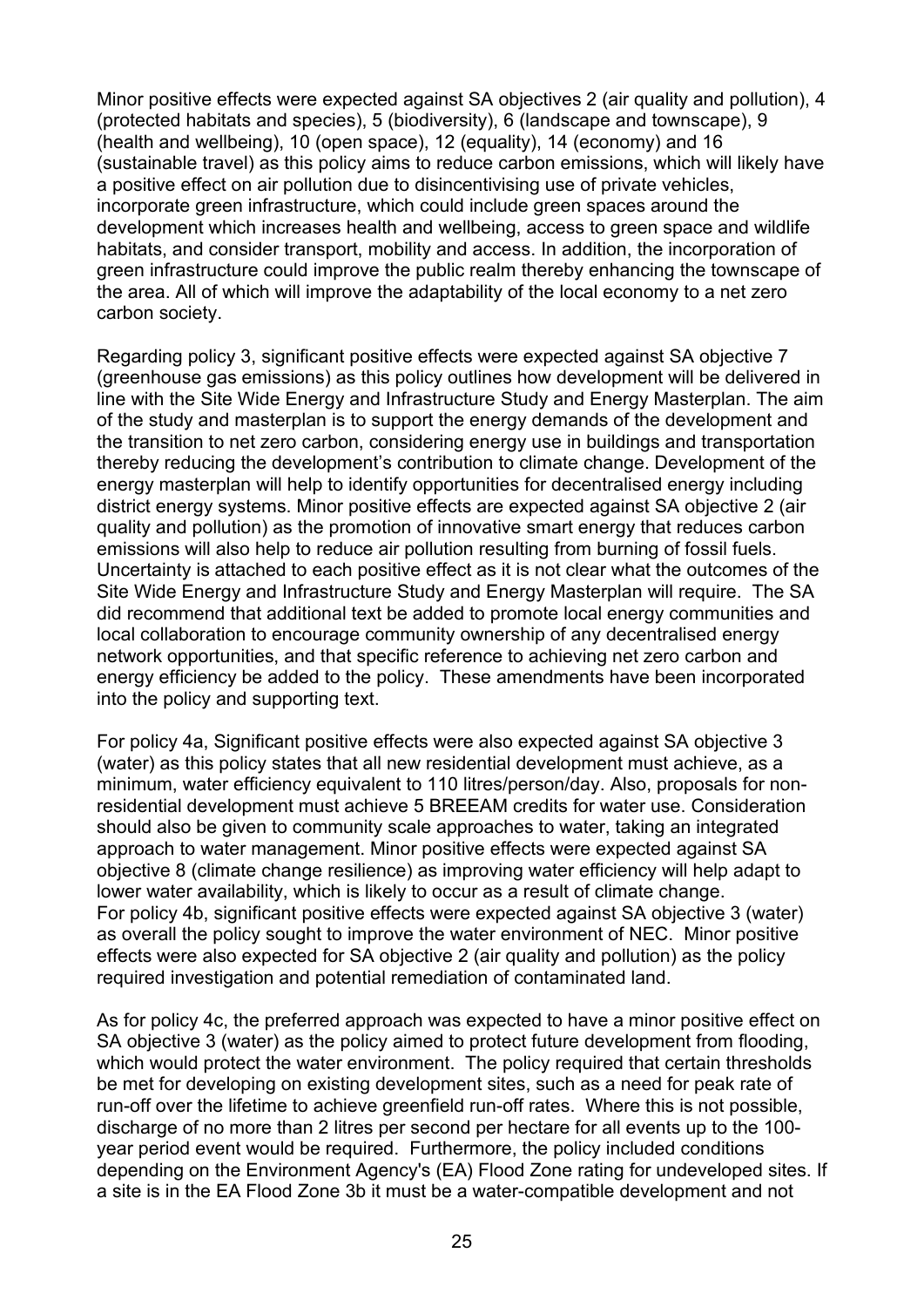increase flood risk elsewhere. Therefore, significant positive effects were expected against SA objective 8 (climate change resilience). The policy was expected to have a positive effect on SA objectives 5 (biodiversity), 6 (landscape and townscape), 9 (health and wellbeing) and 14 (economy), as the risk of future flooding could decrease which may protect public safety, and the requirement for naturalised SuDS that enhance green and blue infrastructure will benefit wildlife and the natural environment, improve the public realm and encourage inward investment.

# <span id="page-25-0"></span>Changes following Draft Plan Consultation for the Proposed Submission Plan 2021

Following on from consultation on the draft plan in 2020, a number of changes have been made to the climate change policies included in the proposed submission AAP, in part in response to evidence base documents and also in part in response to responses made during consultation. These changes are considered in more detail in the Consultation Statement, which includes a summary of issues raised.

# <span id="page-25-1"></span>Policy 2: Designing for the climate emergency

At the time of preparing the draft plan in 2020, the Councils' net zero carbon evidence base was not available, and as such the draft plan included a placeholder for the inclusion of specific targets once this work had been completed. Now that this evidence base has been completed, we have been able to provide greater detail on our approach to ensuring that development at NEC delivers net zero carbon development, which has led to a change in the preferred approach. Policy 2 now includes detailed technical requirements that will ensure that all new development at NEC meets requirements for net zero carbon from an operational energy perspective, as well as giving consideration to net zero carbon construction and reducing the embodied carbon associated with new development.

Our Net Zero Carbon study advises that new buildings need to be built to net zero carbon as soon as possible for Greater Cambridge to play its part in meeting the UK's Climate budgets. This will require rapid decarbonisation across all sectors of the UK economy, including the built environment. To achieve true net zero carbon, the policy needs to target all energy use in buildings as well as the carbon associated with constructing those buildings.

The revised policy approach sets requirements around how much heating a building will need as well as setting targets for overall energy use in buildings, with renewable energy used to meet that energy requirement. For those developments unable to meet those requirements fully on-site, consideration is given to the use of a carbon offset mechanism, which would be used to invest in additional renewable energy generation. Consideration is also given to the carbon associated with the construction process and the materials used to construct new buildings, known as embodied carbon. These requirements seek to go beyond current proposals for changes to Building Regulations as part of the Future Homes Standard, in that they consider all energy used in Buildings in order to deliver home that are true net zero carbon from an operational emissions perspective, as well as considering the carbon associated with the materials used to construct those buildings, which is an aspect not included within Building Regulations. Assured performance is another important aspect of actually delivering on our net zero carbon targets, an aspect that is not currently considered by Building Regulations,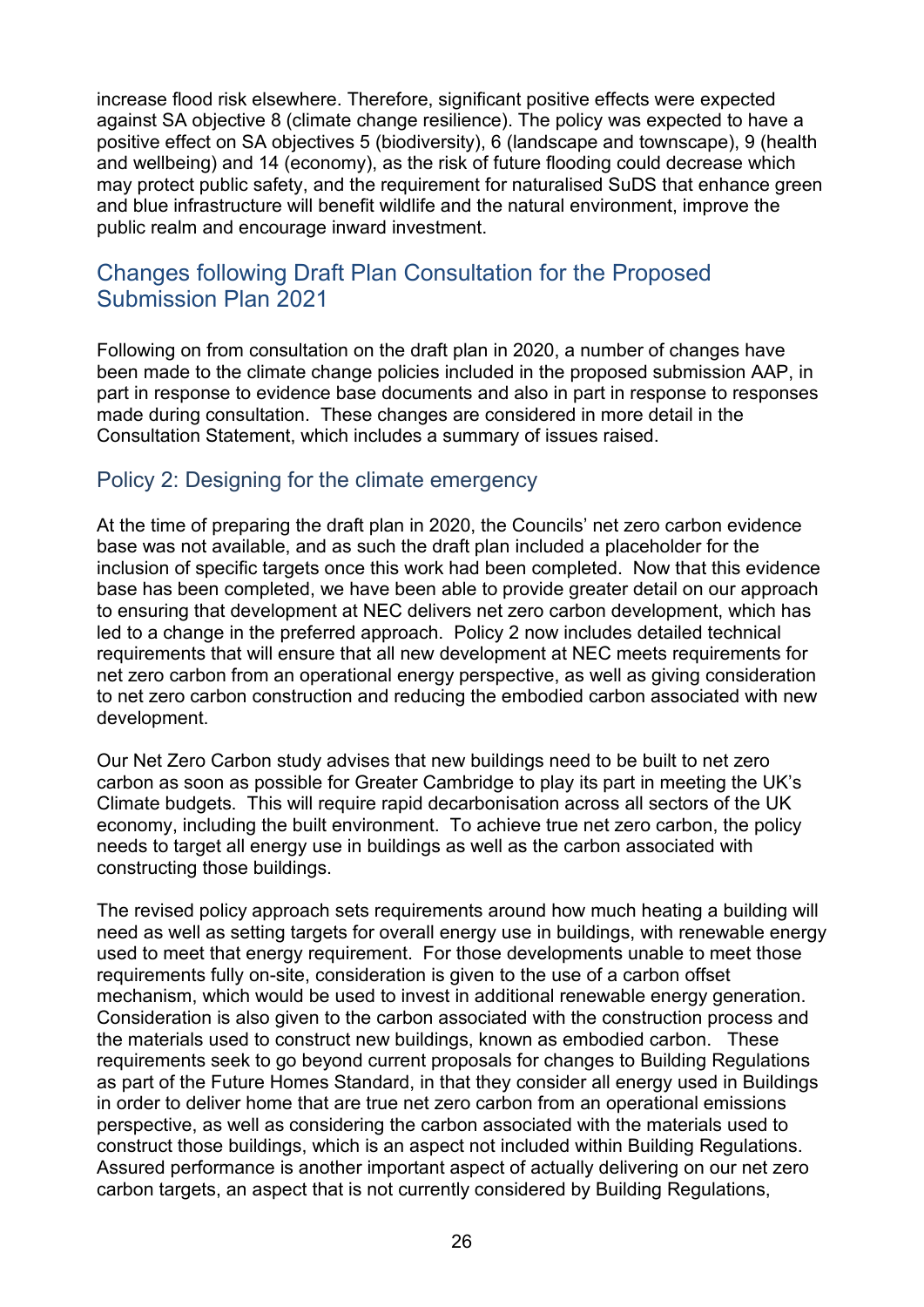leaving a considerable policy gap. It is well documented that there is a 'performance gap' in how our new building are designed to perform and how they actually perform. Work carried out by the Zero Carbon Hub between 2011 and 2014 revealed widespread evidence of a performance gap across all stages of the process of providing new homes. Without action, new development cannot be relied upon to play its part in achieving national carbon budgets. In response to this, the preferred option includes a requirement for new developments to utilise an Assured Performance process. This approach is considered vital if growth in Greater Cambridge is to contribute towards net zero carbon. The preferred approach does not go as far as requiring the use of a specific Assured Performance scheme, leaving the choice of process to the developer. There are a number schemes available including NABERS UK, the National Energy Foundation's Assured Performance Process, The Building Energy Performance Improvement Toolkit managed by Bioregional and Passivhaus certification. A number of local planning authorities have already adopted or are looking to adopt similar policies to address the performance gap in their local plans, including Milton Keynes and Solihull.

In terms of the ability for local planning authorities to set policy requirements related to carbon associated with new buildings, legally, this is something that a local planning policy can do, a matter confirmed in January 2021, when government issued a response to its consultation on the [Future Homes Standard.](https://assets.publishing.service.gov.uk/government/uploads/system/uploads/attachment_data/file/953731/Government_response_to_Future_Homes_Standard_consultation.pdf) As part of the consultation, government had asked whether it should 'ban' local plans from going beyond Building Regulations. But having considered the responses received, it has decided not to and reconfirmed its position that Local Plans can set energy standards for new homes that go beyond Building Regulations.

Leaving the delivery of net zero carbon to Building Regulations and the Future Homes/Buildings Standard has been rejected as it does not fulfil our statutory duty as set out in the Climate Change Act and Planning Act and will not enable Greater Cambridge to achieve its carbon budget. Building Regulations only considers regulated energy, whereas in order to achieve net zero carbon, all energy consumption from new buildings must be met by renewable energy. The Future Homes Standard, as currently drafted, only requires homes to be 'zero carbon ready', leaving further carbon reduction to achieve net zero carbon to home owners or landlords, adding to the retrofit burden and the 28 million homes in the UK already needing retrofit to achieve net zero carbon by 2050. In addition, the issue of embodied carbon is not, at present, considered by any other regulatory framework, and there do not appear to be any plans for it to be considered through Building Regulations. This leaves a significant policy gap in the delivery of net zero carbon. As buildings become more energy efficient, embodied carbon becomes more significant and can represent 40-70% of Whole Life Carbon in a new building.

With the introduction of policy requirements related to net zero carbon development, it has been determined that requirements related to non-residential development achieving BREEAM certification should be removed from the policy. The net zero carbon targets set within this policy are such that they exceed current BREEAM requirements, although developers may still choose to use BREEAM, or standards such as Passivhaus, to meet the assured performance aspects of the policy. Wider policies in the Area Action Plan also cover many of the other topics considered within BREEAM, such as sustainable drainage, water efficiency, biodiversity net gain and environmental health requirements. The Councils have been mindful of the costs of certifying developments against these standards, money which we consider could be better spent on the measures actually needed to deliver net zero carbon buildings. The metrics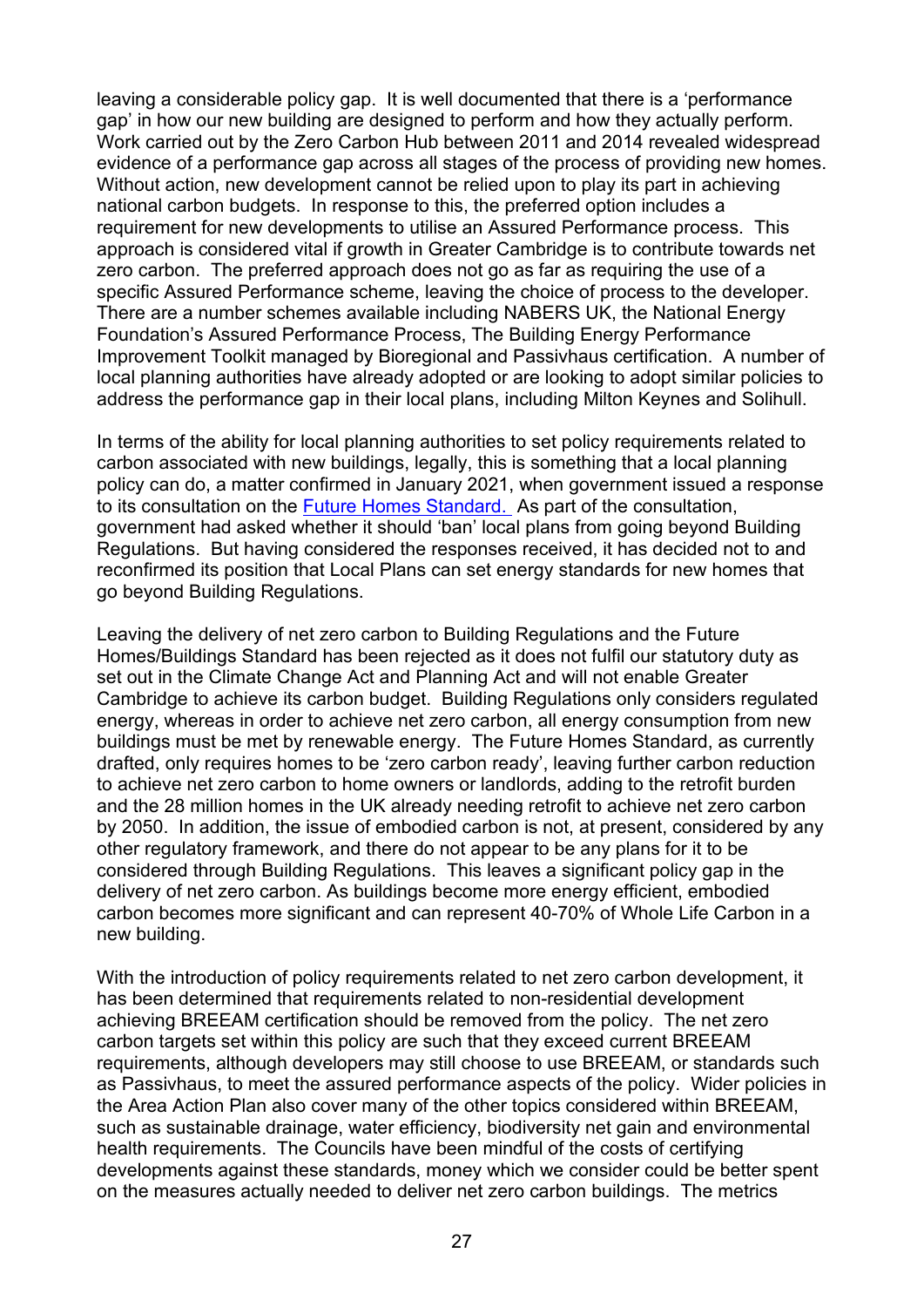proposed within the policy also are much simpler than those utilised by the BREEAM assessment and will help to drive down energy use in new buildings.

# <span id="page-27-0"></span>Policy 3: Energy and associated infrastructure

In order to support the transition to net zero carbon and deliver energy efficiency, the draft Area Action Plan in 2020 included a policy to encourage a site wide approach to energy and associated infrastructure. Further work has now been undertaken with the commissioning of a North East Cambridge Energy Infrastructure Capacity Study and Energy Masterplan. This document considers the current capacity available to support the development envisaged in the Area Action Plan, taking into consideration proposals related to net zero carbon policy and the electrification of transport.

In order to facilitate the level of development envisaged in the Area Action Plan, the local grid (the Milton Primary Sub-Station) will require reinforcement, and the energy masterplan recommends that this be facilitated via an extension to the existing primary sub-station with works delivered by the district network operator (UK Power Networks). This reinforcement work will help to facilitate the levels of growth envisaged in the Area Action Plan as well as allowing for the transition to net zero carbon, including decarbonisation of heating and transport. Policy 3 has therefore been updated to highlight the need for an extension to the Milton Road Primary Sub Station.

With regards to the energy masterplan for the site, the study recommends that in order to reduce the levels of grid reinforcement required for the site, that the enhancement of fabric and services as recommended in the net zero carbon study be incorporated into the Area Action Plan. This is covered in policy 2. As these standards effectively reduce the heating requirements of the site, the study has concluded that this approach effectively reduces the feasibility of a site wide district heating system. However, smaller networks may be feasible, whereby a smaller number of buildings are connected together. As such, policy 3 has been updated to require schemes to be accompanied by feasibility assessments for alternative, more efficient heating systems including the provision of smaller heat networks. The policy will also require all development proposals maximise space for rooftop photovoltaic (PV) panels, with an expectation that all flat roofs as well as inclined roofs (+/- 90° from south) should include PVs.

# <span id="page-27-1"></span>Policy 4a: Water efficiency

The main change to policy 4a is in relation to the levels of water efficiency sought from new residential development. In the 2020 draft AAP the baseline requirement was for the achievement of 110 litres/person/day in line with the national optional technical standard. Substantial weight was to be afforded to schemes that achieved 80 litres/person/day. Since consultation on the draft AAP, further evidence has come forward in the Greater Cambridge Integrated Water Management Study (IWMS) (Outline Water Cycle Study). This has shown that there is no environmental capacity for additional development to be supplied by water by increased abstraction from the chalk aquifer and that water supply must be met in other ways. One of these ways is through reduced usage (demand management) and therefore the Area Action Plan must ensure that any future development achieves high levels of water efficiency.

In light of this, policy 4a had been updated to require water use of no more than 80 litres/person/day. The IWMS has shown that 80 litres/person/day is achievable by making full use of water re-use measures on site including surface water and rainwater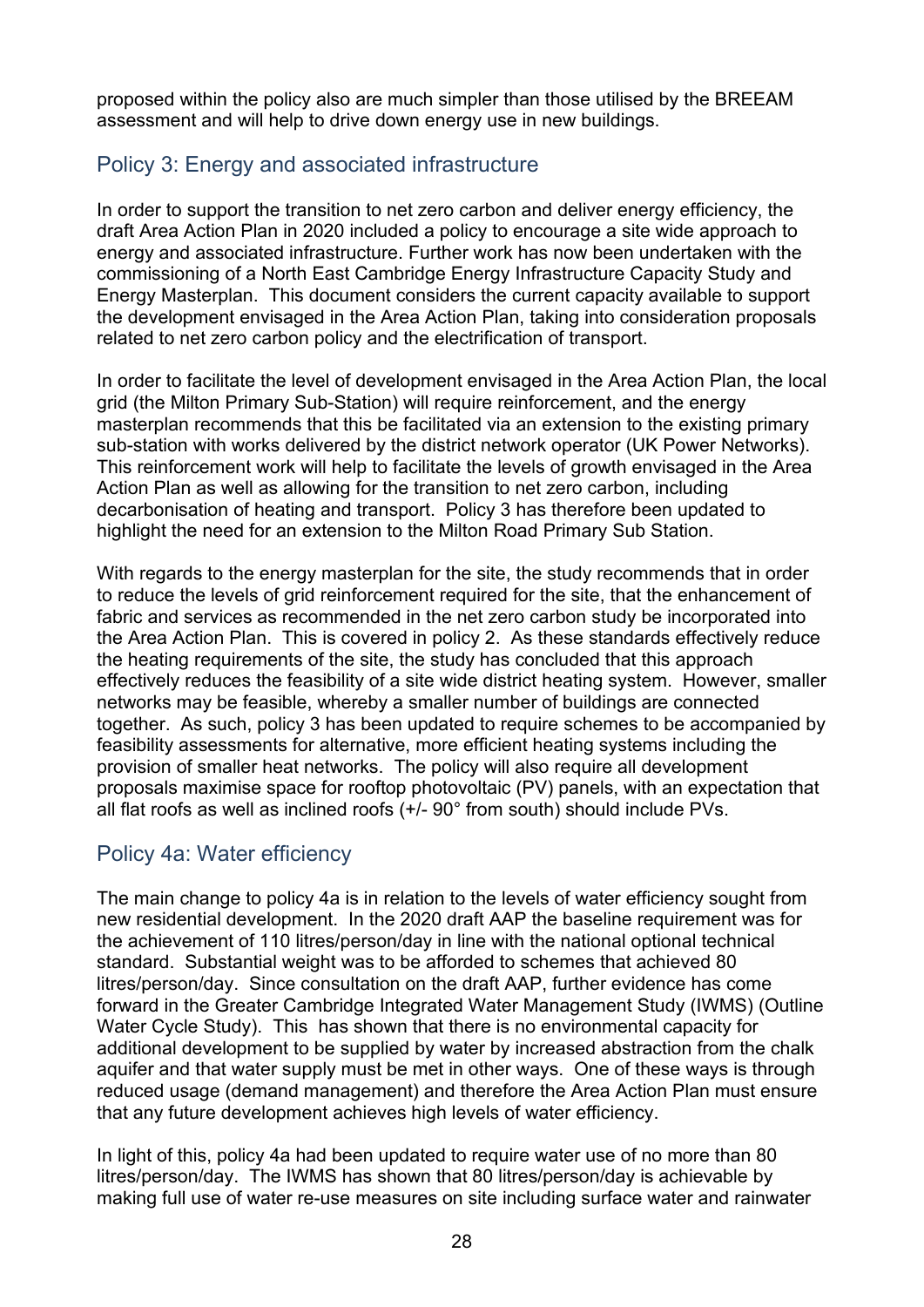harvesting, and grey water recycling. It also shows that the cost effectiveness improves with the scale of the project, and that a site-wide system is preferable to smaller installations.

80 litres/person/day goes beyond what Local Authorities are currently able to do (as set out in the Deregulation Act 2015), but the case for greater water efficiency is so strong that there is a case for seeking this approach. This level of water efficiency is also supported by Cambridge Water. The environmental principles for the Oxford-Cambridge Arc are clear that they will encourage local partners to exceed minimum standards required by building regulations on issues such as water consumption, and that they will be working with Government on this issue.

For non-residential developments the draft AAP policy already required a high water efficiency level of 5 credits for category Wat 01 of BREEAM. This remains the same in the policy, although has been amended to be described as 'full credits' rather than '5 credits' so that it replicates the wording of existing policy in the Cambridge Local Plan (2018).

# <span id="page-28-0"></span>Policy 4b: Water Quality and Ensuring Supply

As mentioned above since the draft AAP, the evidence in the Greater Cambridge IWMS (2021) has shown that future development cannot be supplied with water by increased abstraction from the chalk aquifer and must be met in other ways. In addition, consultation responses to the draft AAP were seeking reassurance that new development would be served by adequate water supply and that water quality should not deteriorate. As a result, the policy has been strengthened and requires that planning applications must demonstrate that all proposed development will be served by an adequate supply of water that will not cause environmental harm.

Additional supplies of water will be necessary to protect the integrity of the chalk aquifer. Water Resources East is preparing a Water Management Plan for the region to cover the period to 2050 and it is understood that this will include planning for significant new infrastructure including a new Fens Reservoir, alongside other measures, to provide water supply that is designed to address both environmental and growth needs. Anglian Water and Cambridge Water have decided to accelerate the programme for a Fens Reservoir and made a joint submission for the development of the reservoir under the government's RAPID process in summer 2021. However, on current timelines this will only available to supply water from the mid 2030s. In the short/medium term solutions could lie in measures such as sourcing more water from other locations that do not rely on the aquifer and seeking maximum efficiency in water use and further reducing wastage through leakage. This approach could have dual benefits in reducing pressures from existing development and meeting short/medium term risks until the mid 2030s.

Until more is known about the proposals for water supply that will be contained in the new regional Water Management Plan, there remains some uncertainty whether water supplies can be provided in a way that is sufficient for the early phases of the North East Cambridge site to be delivered ahead of provision of the new reservoir. For this reason Policy 4b requires that any planning application will therefore need to demonstrate that there is sufficient water supply available to meet the demands generated by the development without putting additional pressure on the aquifer such as to give rise to environmental harm to the chalk streams and the River Cam in particular. It will not be